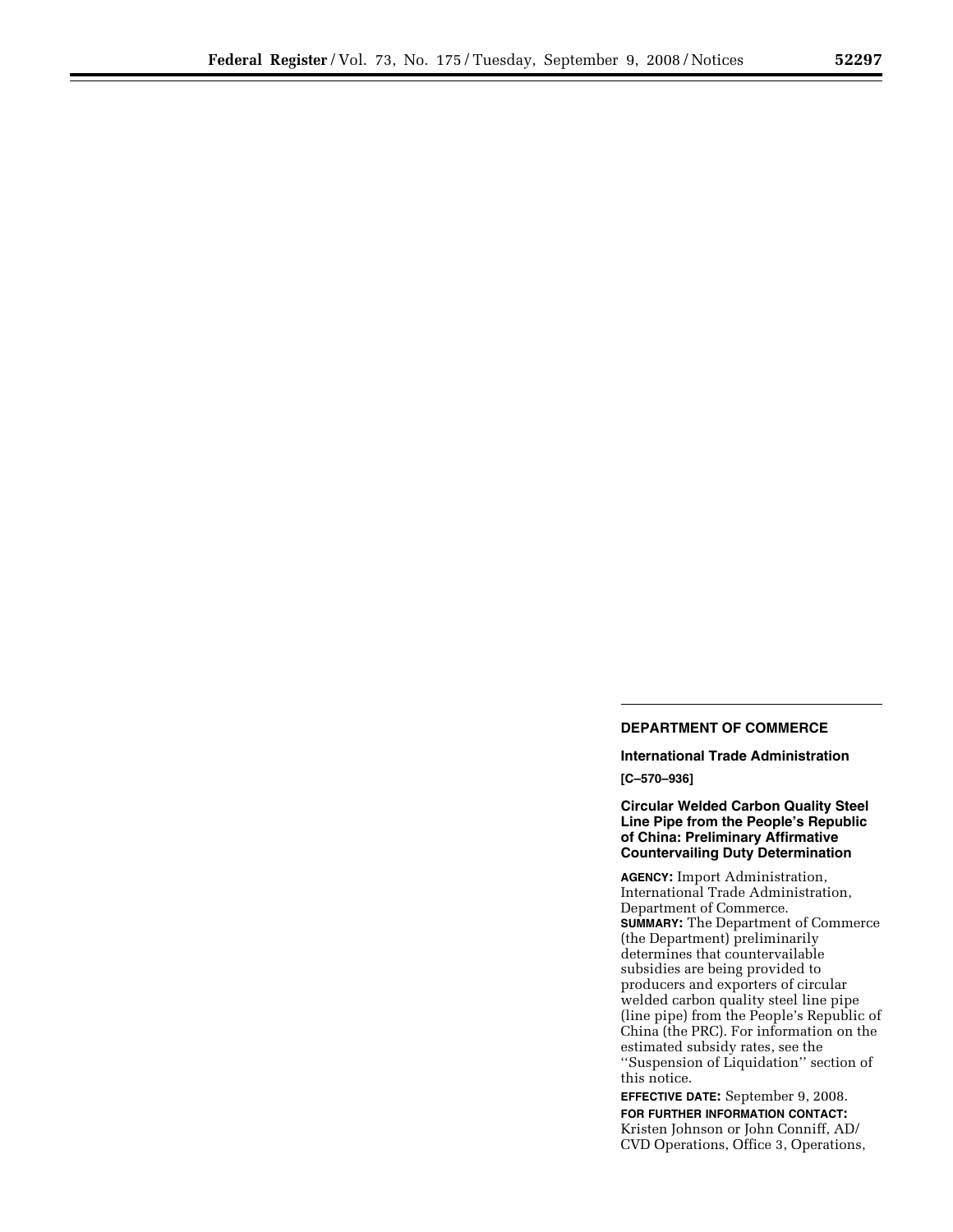Import Administration, U.S. Department of Commerce, Room 4014, 14th Street and Constitution Avenue, NW, Washington, DC 20230; telephone: (202) 482–4793 and (202) 482–1009, respectively.

#### **SUPPLEMENTARY INFORMATION:**

### **Case History**

On April 3, 2008, the Department received the petition filed in proper form by the petitioners.<sup>1</sup> This investigation was initiated on April 23, 2008. *See Circular Welded Carbon Quality Steel Line Pipe from the People's Republic of China: Notice of Initiation of Countervailing Duty Investigation*, 73 FR 23184 (April 29, 2008) (*Initiation Notice*), and accompanying Initiation Checklist.2 On June 6, 2008, the Department postponed the deadline for the preliminary determination by 65 days to no later than September 2, 2008. *See Circular Welded Carbon Quality Steel Line Pipe from the People's Republic of China: Notice of Postponement of Preliminary Determination in the Countervailing Duty Investigation*, 73 FR 32290 (June 6, 2008).

Due to the large number of producers and exporters of line pipe in the PRC, we determined that it was not possible to investigate individually each producer or exporter and, therefore, selected two producers/exporters of line pipe to be mandatory respondents: Huludao Steel Pipe Industrial Co., Ltd./ Huludao City Steel Pipe Industrial Co., Ltd. and Liaoning Northern Steel Pipe Co., Ltd. (Northern Steel) (collectively, respondents). *See* Memorandum from the Team through Melissa Skinner, Director, Office 3, Operations, to Stephen J. Claeys, Deputy Assistant Secretary for Import Administration, regarding ''Respondent Selection'' (May 16, 2008).3

On May 19, 2008, we issued the initial countervailing duty (CVD) questionnaire to the Government of the People's Republic of China (the GOC) and the mandatory respondents. On July 9, 2008, the Huludao Seven–Star Steel Pipe Group Co., Ltd. (Huludao Seven Star Group), Huludao Steel Pipe Industrial Co. Ltd. (Huludao Steel Pipe), and Huludao Bohai Oil Pipe Industrial

Co. Ltd. (Huludao Bohai Oil Pipe) (collectively, the Huludao Companies) submitted their respective responses to the initial CVD questionnaire. On July 10, 2008, the GOC submitted its initial questionnaire response. On July 14, 2008, Northern Steel submitted its response to the initial CVD questionnaire.

Regarding the GOC, we issued it supplemental questionnaires on August 5 and August 6, 2008, to which the GOC submitted a response on August 21, 2008.

Regarding the Huludao Companies, on July 17, 2008, we issued a supplemental questionnaire, to which they responded on July 28, 2008. On July 23, 2008, we issued a supplemental questionnaire to the Huludao Seven Star Group, which submitted its response on August 11, 2008. On July 24, 2008, we issued a supplemental questionnaire to Huludao Bohai Oil Pipe, which submitted its questionnaire response on August 12, 2008. On July 30, 2008, we issued a supplemental questionnaire to Huludao Steel Pipe, which submitted a response on August 18, 2008. On July 31 and August 7, 2008, we issued supplemental questionnaires to the Huludao Companies, which submitted their responses on August 15, 18, and 28, 2008, respectively.

On July 21, 2008, we issued a supplemental questionnaire to Northern Steel, to which it responded on August 6, 2008. On August 6 and 12, 2008, we issued additional supplemental questionnaires to Northern Steel; the company submitted its responses on August 14 and 26, 2008, respectively.

On June 24, 2008, petitioners submitted new subsidy allegations regarding four programs. On August 5, 2008, the Department initiated investigations of the four newly alleged subsidy programs pursuant to section 775 of the Tariff Act of 1930, as amended (the Act). *See* Memorandum to Melissa G. Skinner, Director, Office 3 Operations, regarding ''New Subsidy Allegations'' (August 5, 2008). Questionnaires regarding these newly alleged subsidies were sent to the GOC, Northern Steel, and the Huludao Companies on August 6, 2008. The Huludao Companies submitted their response to the questionnaire on the new subsidy allegations on August 22, 2008. Northern Steel submitted its response to the questionnaire on the new subsidy allegations on August 25, 2008. The GOC submitted its response on August 29, 2008.

On August 1, 2008, petitioners alleged that the Huludao Companies are uncreditworthy and requested that the Department initiate an uncreditworthy

inquiry as described under 19 CFR  $351.505(a)(4)(i)$ . Due to the timing of petitioners' submission, we are unable to address their uncreditworthy allegation in the context of this preliminary determination. Therefore, we will address the allegation after the issuance of the preliminary determination.

### **Scope of the Investigation**

The merchandise covered by this investigation is circular welded carbon quality steel pipe of a kind used for oil and gas pipelines (line pipe), not more that 406.4 mm (16 inches) in outside diameter, regardless of wall thickness, length, surface finish, end finish or stenciling.

The term "carbon quality steel" includes both carbon steel and carbon steel mixed with small amounts of alloying elements that may exceed the individual weight limits for nonalloy steels imposed in the Harmonized Tariff Schedule of the United States (HTSUS). Specifically, the term ''carbon quality'' includes products in which (1) iron predominates by weight over each of the other contained elements, (2) the carbon content is 2 percent or less by weight and (3) none of the elements listed below exceeds the quantity by weight respectively indicated:

(i)2.00 percent of manganese, (ii) 2.25 percent of silicon, (iii) 1.00 percent of copper, (iv) 0.50 percent of aluminum, (v) 1.25 percent of chromium, (vi) 0.30 percent of cobalt, (vii) 0.40 percent of lead, (viii) 1.25 percent of nickel, (ix) 0.30 percent of tungsten, (x) 0.012 percent of boron, (xi) 0.50 percent of molybdenum, (xii) 0.15 percent of niobium, (xiii) 0.41 percent of titanium, (xiv) 0.15 percent of vanadium, or (xv) 0.15 percent of zirconium.

Line pipe is normally produced to specifications published by the American Petroleum Institute (API) (or comparable foreign specifications) including API A–25, 5LA, 5LB, and X grades from 42 and above, and/or any other proprietary grades or non–graded material. Nevertheless, all pipes meeting the physical description set forth above that is of a kind used in oil and gas pipelines, including all multiple– stenciled pipe with an API line pipe stencil is covered by the scope of this investigation.

Excluded from this scope are pipes that are multiple–stenciled to a standard and/or structural specification and to any other specification, such as the API–5L specification, when it also has one or more of the following

<sup>1</sup>Petitioners are United States Steel Corporation, Maverick Tube Corporation, Tex-Tube Company, and the United Steel, Paper and Forestry, Rubber, Manufacturing, Energy, Allied Industrial and Service Workers InternationalUnion, AFL-CIO-CLC.

<sup>2</sup>A public version of this and all public Departmental memoranda is on file in the Central Records Unit (CRU), room 1117 in the main building of the Commerce Department.

<sup>3</sup>A public version of this memorandum is available in the CRU.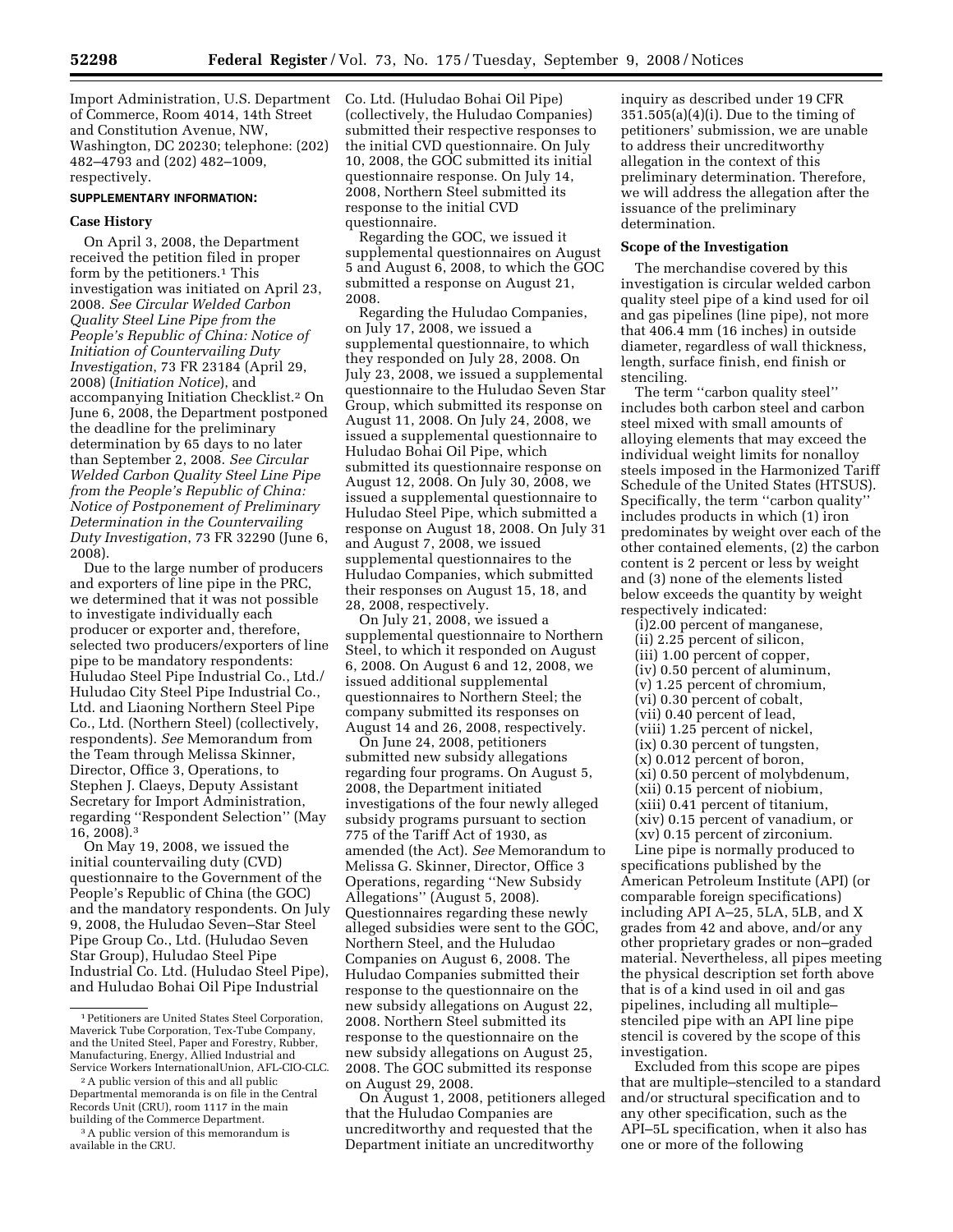characteristics: is 32 feet in length or less; is less than 2.0 inches (50 mm) in outside diameter; has a galvanized and/ or painted surface finish; or has a threaded and/or coupled end finish. (The term ''painted'' does not include coatings to inhibit rust in transit, such as varnish, but includes coatings such as polyester.)

The line pipe products that are the subject of this investigation are currently classifiable in the HTSUS under subheadings 7306.19.10.10, 7306.19.10.50, 7306.19.51.10, and 7306.19.51.50. While HTSUS subheadings are provided for convenience and customs purposes, the written description of the scope of this investigation is dispositive.

## **Scope Comments**

In the *Initiation Notice*, we acknowledged that the scope of the antidumping (AD) and CVD investigations of line pipe may include certain merchandise potentially subject to the AD and CVD investigations on circular welded carbon quality steel pipe (CWP) from the PRC.4 *See Initiation Notice*, 73 FR 23184. In accordance with the Department's regulations (*see Antidumping Duties; Countervailing Duties*, 62 FR 27296, 27323 (May 19, 1997)), we set aside a period of time for parties to raise issues regarding product coverage, and encouraged all parties to submit comments within 20 calendar days of publication of the *Initiation Notice*.

On May 13, 2008, Wheatland Tube Company (Wheatland), an interested party in this proceeding, submitted comments on the scope of the AD and CVD investigations on line pipe. Wheatland requested that the Department modify the line pipe scope to reflect the scope definition ultimately set out in the CWP investigations.<sup>5</sup> Based on the comments received and resolution of the CWP scope issue, we have modified the scope of the line pipe investigations to eliminate the overlap

5*See* Wheatland's submission to the Department entitled ''Scope of the Antidumping Duty investigations of Circular Welded Carbon Quality Steel Line Pipe from the Republic of Korea and the People's Republic of China and Countervailing Duty Investigation of Circular Welded Carbon Quality Steel line Pipe from the People's Republic of China - Comments on Scope of Investigations'' (May 13, 2008).

that existed between the scope of CWP and line pipe. *See* Memorandum to Stephen J. Claeys, Deputy Assistant Secretary for Import Administration, from Abdelali Elouaradia, Director, Office 4 Operations, regarding ''Antidumping and Countervailing Duty Investigations of Circular Welded Carbon Quality Steel Line Pipe from the People's Republic of China: Scope Modification'' (August 29, 2008).

### **Injury Test**

Because the PRC is a ''Subsidies Agreement Country'' within the meaning of section 701(b) of the Act, the International Trade Commission (the ITC) is required to determine whether imports of the subject merchandise from the PRC materially injure, or threaten material injury to, a U.S. industry. On June 3, 2008, the ITC published its preliminary determination finding that there is a reasonable indication that an industry in the United States is materially injured or threatened with material injury by reason of imports from the PRC of the subject merchandise. *See Certain Circular Welded Carbon Quality Steel Line Pipe from China and Korea*, Investigation Nos. 701–TA–455 and 731–TA–1149– 1150 (Preliminary), 73 FR 31712 (June 3, 2008).

### **Period of Investigation**

The period of investigation (the POI) for which we are measuring subsidies is January 1, 2007, through December 31, 2007, which corresponds to the PRC's most recently completed fiscal year. *See*  19 CFR 351.204(b)(2).

# **Application of the Countervailing Duty Law to Imports from the PRC**

On October 25, 2007, the Department published *Coated Free Sheet Paper from the People's Republic of China: Final Affirmative Countervailing Duty Determination*, 72 FR 60645 (October 25, 2007) (*CFS Final*), and accompanying decision memorandum (CFS Decision Memorandum). In *CFS Final*, the Department found that

. . . given the substantial differences between the Soviet–style economies and the PRC's economy in recent years, the Department's previous decision not to apply the CVD law to these Soviet–style economies does not act as a bar to proceeding with a CVD investigation involving products from the PRC.

*See* CFS Decision Memorandum at Comment 6. The Department has affirmed its decision to apply the CVD law to the PRC in subsequent final determinations. *See*, *e.g.*, *Circular Welded Carbon Quality Steel Pipe from*  *the People's Republic of China: Final Affirmative Countervailing Duty Determination and Final Affirmative Determination of Critical Circumstances*, 73 FR 31966 (June 5, 2008) (*CWP Final*), and accompanying decision memorandum (CWP Decision Memorandum).

Additionally, for the reasons stated in the CWP Decision Memorandum, we are using the date of December 11, 2001, the date on which the PRC became a member of the World Trade Organization (WTO), as the date from which the Department will identify and measure subsidies in the PRC for purposes of this preliminary determination. *See* CWP Decision Memorandum at Comment 2.

### **Subsidies Valuation Information**

The Department is investigating loans received by respondents from Chinese banks, including state–owned commercial banks (SOCBs), which are alleged to have been granted on a preferential, non–commercial basis. Section 771(5)(E)(ii) of the Act explains that the benefit for loans is the ''difference between the amount the recipient of the loan pays on the loan and the amount the recipient would pay on a comparable commercial loan that the recipient could actually obtain on the market.'' Normally, the Department uses comparable commercial loans reported by the company for benchmarking purposes. *See* 19 CFR 351.505(a)(2)(i). However, the Department does not treat loans from government banks as commercial if they were provided pursuant to a government program. *See* 19 CFR 351.505(a)(2)(ii). As explained below, we have preliminarily determined that short–term and long–term loans of the Huludao Companies were received under the GOC's preferential lending program or constitute export–contingent loans and, thus, constitute loans received under an export subsidy program. Similarly, as explained below, we have preliminary determined that Northern Steel's short–term loans were issued contingent on export performance and, thus, constitute loans received under an export subsidy program. Therefore, because we have preliminarily determined that respondents' outstanding loans were issued pursuant to GOC programs, the loans are the very loans for which we require a suitable benchmark.

Under 19 CFR 351.505(a)(3)(ii), if the respondent firm did not have any comparable commercial loans during the period, the Department may use a national interest rate for comparable commercial loans. However, we

<sup>4</sup>*See Notice of Final Determination of Sales at Less Than Fair Value and Affirmative Final Determination of Critical Circumstances: Circular Welded Carbon Quality Steel Pipe from the People's Republic of China*, 73 FR 31970 (June 5, 2008), *see also Circular Welded Carbon Quality Steel Pipe from the People's Republic of China: Final Affirmative Countervailing Duty Determination and Final Affirmative Determination of Critical Circumstances*, 73 FR 31966 (June 5, 2008).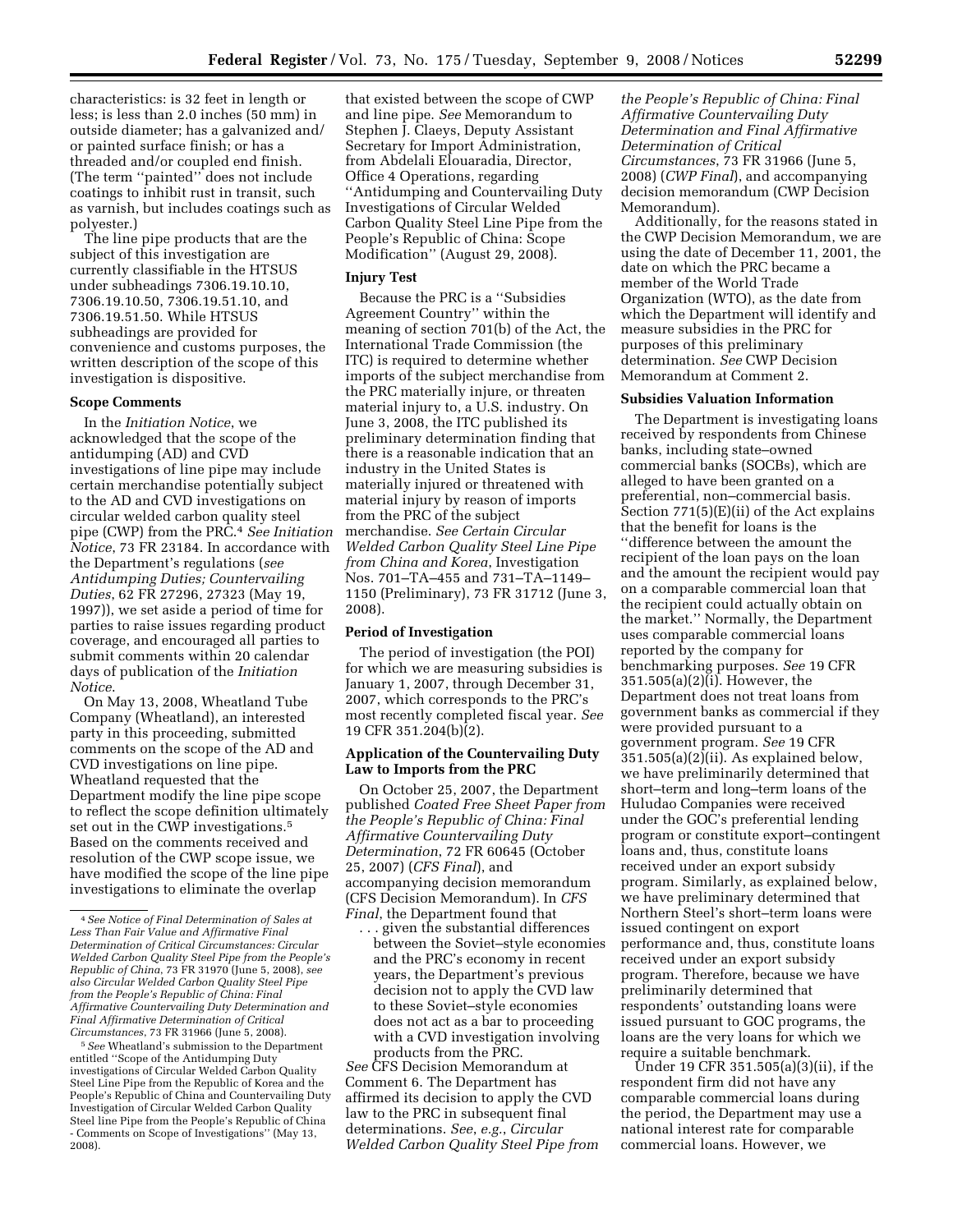preliminarily determine that the Chinese national interest rates are not reliable as benchmarks for these loans because of the pervasiveness of the GOC's intervention in the banking sector. Loans provided by Chinese banks reflect significant government intervention and do not reflect the rates that would be found in a functioning market. *See* CFS Decision Memorandum at Comment 10.

In our analysis of the PRC as a non– market economy in the AD investigation of certain lined paper products from the PRC, the Department found that the PRC's banking sector does not operate on a commercial basis and is subject to significant distortions, primarily arising out of the continued dominant role of the government in the sector. *See* ''The People's Republic of China (PRC) Status as a Non–Market Economy,'' (May 15, 2006) (May 15 Memorandum); and ''China's Status as a Non–Market Economy,'' (August 30, 2006) (August 30 Memorandum), both of which are referenced in the *Notice of Final Determination of Sales at Less Than Fair Value, and Affirmative Critical Circumstances, In Part: Certain Lined Paper Products From the People's Republic of China*, 71 FR 53079 (September 8, 2006). This finding was further elaborated in CFS Final. *See* CFS Decision Memorandum at Comment 10. In that case, the Department found that the GOC still dominates the domestic Chinese banking sector and prevents banks from operating on a fully commercial basis. *See also Certain New Pneumatic Off–the-Road Tires from the People's Republic of China: Preliminary Affirmative Countervailing Duty Determination*, 72 FR, 71365 (December 17, 2007) (*Tires Prelim*) and upheld in *Certain New Pneumatic Off–the-Road Tires From the People's Republic of China: Final Affirmative Countervailing Duty Determination and Final Negative Determination of Critical Circumstances*, 73 FR 40480 (July 15, 2008) (*Tires Final*) and accompanying decision memorandum (Tires Decision Memorandum) at ''Subsidies Valuation'' section. We continue to find that these distortions are present in the PRC banking sector and, therefore, preliminarily determine that the interest rates of the domestic Chinese banking sector do not provide a suitable basis for benchmarking the loans provided to respondents in this proceeding.

Moreover, while foreign–owned banks do operate in the PRC, they are subject to the same restrictions as the SOCBs. Further, their share of assets and lending is negligible compared with the SOCBs. Therefore, as discussed in greater detail in *CFS Final*, because of

the marketdistorting effects of the GOC in the PRC banking sector, foreign bank lending does not provide a suitable benchmark. *See* CFS Decision Memorandum at Comment 10.

The statute directs that the benefit is normally measured by comparison to a ''loan that the recipient could actually obtain on the market.'' *See* Section  $771(5)$ (E)(ii) of the Act. Thus, the benchmark should be a market–based benchmark, yet, we preliminarily determine that there is not a functioning market for loans within the PRC. Therefore, because of the special difficulties inherent in using a Chinese benchmark for loans, the Department is selecting a market–based benchmark interest rate based on the inflation– adjusted interest rates of countries with similar per capita Gross National Income (GNI) to the PRC, using the same regression–based methodology that we employed in recent CVD proceedings involving the PRC. *See e.g.*, CFS Decision Memorandum at Comment 10 and Tires Decision Memorandum at Comment E.3 ''Role of the GOC in the PRC Banking System and Whether to Use an Internal or External Benchmark.''

We note that the use of an external benchmark is consistent with the Department's practice. For example, in *Softwood Lumber First Review*, the Department used U.S. timber prices to measure the benefit for government– provided timber in Canada. *See Notice of Final Results of Countervailing Duty Administrative Review and Rescission of Certain Company–Specific Reviews: Certain Softwood Lumber Products From Canada*, 69 FR 75917 (December 20, 2004) (*Softwood Lumber First Review*) and accompanying decision memorandum at ''U.S. Log Prices are a More Appropriate Benchmark'' section. In the current proceeding, the Department preliminarily finds that the GOC's predominant role in the banking sector results in significant distortions that render the lending rates in the PRC unsuitable as market benchmarks. Therefore, as in *Softwood Lumber First Review*, where domestic prices are not reliable, we have resorted to prices outside the PRC.

We now turn to the issue of choosing an external benchmark. Selecting an appropriate external interest rate benchmark is particularly important in this case because, unlike prices for certain commodities and traded goods, lending rates vary significantly across the world. Nevertheless, as discussed in *CFS Final*, there is a broad inverse relationship between income levels and lending rates. In other words, countries with lower per capita GNI tend to have higher interest rates than countries with

higher per capita GNI, a fact demonstrated by the lending rates across countries reported in International Financial Statistics (IFS). *See Tires Prelim* at ''Subsidies Valuation'' (upheld in *Tires Final*). The Department has therefore preliminarily determined that it is appropriate to compute a benchmark interest rate based on the inflationadjusted interest rates of countries with similar per capita GNI to the PRC, using the same regression–based methodology that we employed in *CFS Final* and *Tires Final*. As explained in the CFS Decision Memorandum at Comment 10, this pool of countries captures the broad inverse relationship between income and interest rates. We determined which countries are similar to the PRC in terms of per capita GNI based on the World Bank's classification of countries as: low income; lower–middle income; upper– middle income; and high income. The PRC falls in the lower–middle income category, a group that includes 55 countries as of July 2007, *i.e.*, during the POI. *See Tires Prelim* at ''Subsidies Valuation'' (upheld in *Tires Final*).

Many of these countries reported short–term lending and inflation rates to IFS. With the exceptions noted below, we used this data set to develop an inflation–adjusted market benchmark lending rate for short–term renminbi (RMB) loans. We did not include those economies that the Department considered to be non–market economies for AD purposes. The benchmark necessarily also excludes any economy that did not report lending and inflation rates to IFS.

Because these are inflation–adjusted benchmarks, it is also necessary to adjust the interest paid by respondents on its RMB loans for inflation. This was done using the PRC inflation figure as reported to IFS. The Department then compared its benchmarks with respondents' inflation–adjusted interest rate to determine whether a benefit existed for the loans received by respondents on which principal was outstanding or interest was paid during the POI. The lending rates reported in IFS represent short–term lending, and there is not sufficient publicly available long–term interest rate data upon which to base a robust benchmark for longterm loans. Therefore, the Department has derived long–term benchmark rates for a given year using a formula that is a function of the Department's derived short–term benchmark interest rate for the year in question, the inflation rate for the year in question, long–term U.S. corporate BBrated bond rates, and one– year U.S. corporate BB–rated bond rates. To calculate long–term loan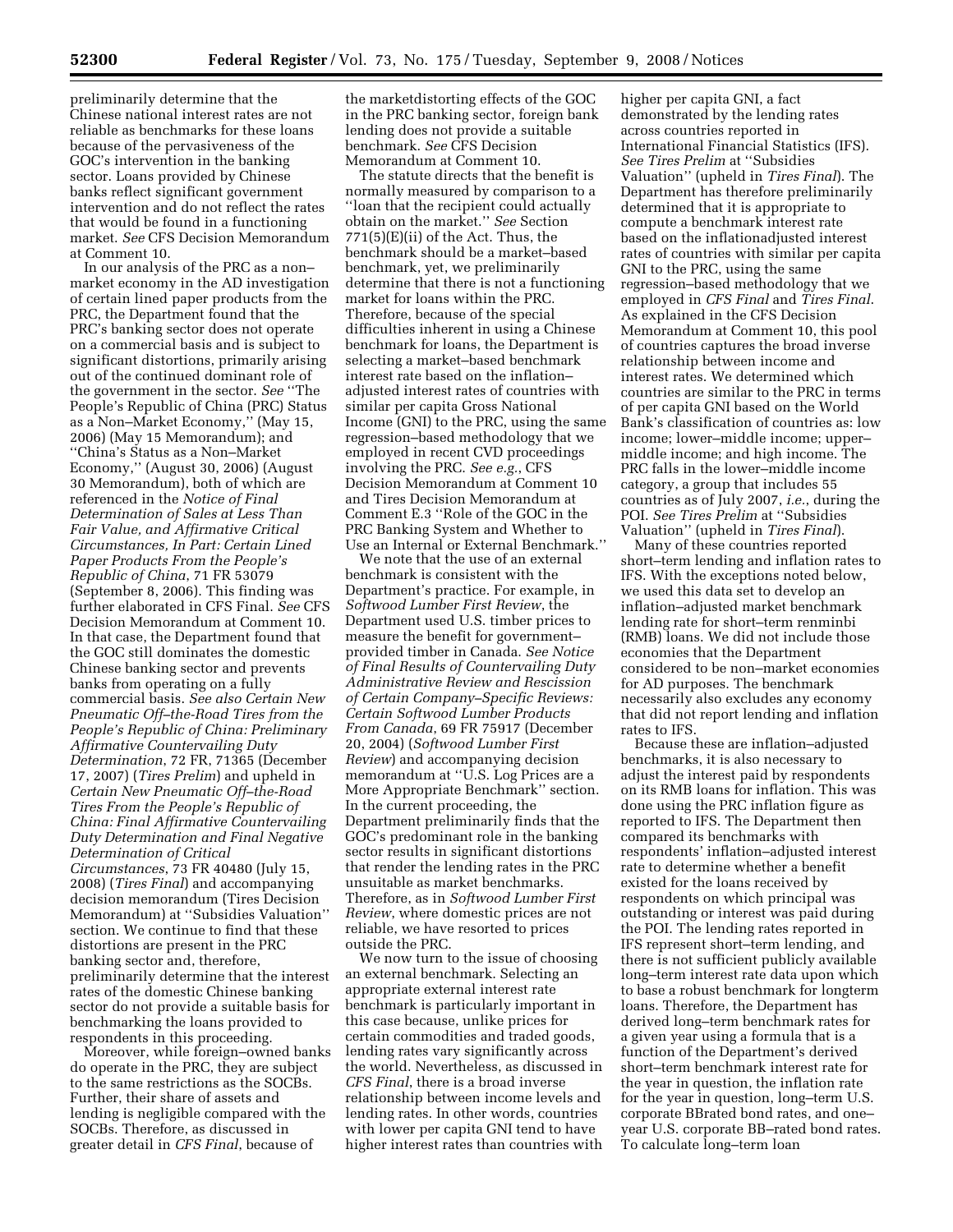benchmarks, the Department first developed a ratio of short–term and long–term lending. The Department then applied this ratio to the benchmark short–term lending figure (discussed above) to impute a long–term lending rate. Specifically, the Department computed a ratio of long–term U.S. corporate BB–rated bond rates and one– year U.S. corporate BB–rated bond rates reported by the Federal Reserve for 2005. This ratio serves to reflect the mark–up that typically exists on long– term loans, as compared to short–term loans. In calculating long–term benchmarks and discount rates, the Department has adjusted the long–term U.S. corporate BB–rated bond rates to approximate as closely as possible the terms of the long–term loans at issue. Thus, to calculate the long–term loan benchmarks, we adjusted the short–term benchmark lending rate for the year in question to reflect inflation in the PRC and then applied the appropriate mark– up ratio. In our derivation of long–term benchmark interest rates, we have not made any inflation adjustment to interest paid by respondents on their long–term RMB–denominated loans. This methodology is consistent with the Department's practice. *See* Tires Decision Memorandum at ''Loan Benchmarks and Discount Rates'' section and at Comment E.3 ''Role of the GOC in the PRC Banking System and Whether to Use an Internal or External Benchmark.''

In addition, the Department requires a U.S. dollar denominated short–term interest rate. Consistent with past practice, for U.S. dollar denominated loans, the Department used as the benchmark the one–year dollar interest rates for the London Interbank Offering Rate (LIBOR), plus the average spread between LIBOR and the one–year corporate bond rates for companies with a BB rating, as provided by Bloomberg. *See Tires Prelim*, 72 FR 71365 (upheld in *Tires Final*). For this preliminary determination, we have determined that BB–rated bonds, which are the highest non–investment-grade and near the middle of the overall range, are the most appropriate basis for calculating the spread over LIBOR. Furthermore, consistent with past practice, the Department relied on corporate bond rates for the industrial sector in the United States and the Eurozone, because the market for dollars and euros is international in scope. *Id*.

The Department also requires an RMB–denominated long–term interest rate to use as a discount rate for purposes of allocating benefits received through the provision of certain landuse rights for less than adequate

remuneration (LTAR) over the relevant length of each land–use agreement. The Department also requires an RMB– denominated interest rate to use as a discount rate for certain countervailable long–term loans. In calculating the appropriate long–term markup for the provision of land–use rights for LTAR, we have used the 30–year Bloomberg U.S. corporate BB–rated bond rate because this time period most closely matches the 50–year terms of the leases at issue in this investigation. We used the same approach when deriving our long–term interest rate except that in calculating the long–term mark–up, we used the Bloomberg U.S. corporate BB– rated bond rate that corresponded to the duration of the countervailable loan. Our approach regarding the derivation of discount rates is consistent with the Department's practice. *See* Tires Decision Memorandum at ''Loan Benchmarks and Discount Rates'' section.

## **Allocation Period**

Under 19 CFR 351.524(b), non– recurring subsidies are allocated over a period corresponding to the average useful life (AUL) of the renewable physical assets used to produce the subject merchandise. Pursuant to 19 CFR 351.524(d)(2), there is a rebuttable presumption that the AUL will be taken from the U.S. Internal Revenue Service's 1977 Class Life Asset Depreciation Range System (IRS Tables), as updated by the Department of Treasury. For the subject merchandise, the IRS Tables prescribe an AUL of 15 years. No interested party has claimed that the AUL of 15 years is unreasonable.

Further, for non–recurring subsidies, we have applied the ''0.5 percent expense test'' described in 19 CFR 351.524(b)(2). Under this test, we compare the amount of subsidies approved under a given program in a particular year to sales (total sales or total export sales, as appropriate) for the same year. If the amount of subsidies is less than 0.5 percent of the relevant sales, then the benefits are allocated to the year of receipt rather than allocated over the AUL period.

#### **Company History**

Northern Steel is a foreign invested enterprise that produces electronic resistance welded pipes for the petroleum and natural gas industry, including line pipe, casing pipe and tubing. The company is located at the Economic Development Zone in Haicheng, Liaoning. Northern Steel reports that it was formed on November 7, 2005, and that in 2006, it purchased the assets of a defunct Chinese pipe

company. Northern Steel also reports that the sale of the assets took place in an open auction held by a government– owned asset management company. We are seeking additional information on this purchase.

As stated above, the Huludao Companies consist of the Huludao Seven Star Group, Huludao Steel Pipe, and Huludao Bohai Oil Pipe. According to its response, the Huludao Star Group was established in June 1999. It is headquartered in the Longgang District of Huludao City in Liaoning Province. The Huludao Seven Star Group is a domestically owned enterprise that produces standard welded pipes. The Huludao Seven Star Group states that it does not produce subject merchandise. The Huludao Seven Star Group is owned by a group of individual shareholders.

The manufacturing facilities and headquarters of Huludao Steel Pipe are also located in the Longgang District of Huludao City in Liaoning Province. According to its response, Huludao Steel Pipe was established in 1993. During the POI, the shareholders of the Huludao Seven Star Group along with the Huludao Seven Star Group itself owned a majority share of Huludao Steel Pipe. Huludao Steel Pipe is a domestically–owned enterprise that produces standard welded pipe, line pipe (a.k.a., subject merchandise), casing, and rectangular pipe.

The manufacturing facilities and headquarters of Huludao Bohai Oil Pipe are located in the Beigang Industrial Zone and Huludao Development Zone of Huludao City in Liaoning Province. According to its response, Huludao Bohai Oil Pipe was established in 2006. During the POI, Huludao Bohai Oil Pipe was wholly owned by Huludao Steel Pipe. Huludao Bohai Oil Pipe is a domestically owned enterprise that produces hot–rolled steel strips, welded standard pipe, and line pipe.

### **Cross–Ownership**

Under 19 CFR 351.525(b)(6)(vi) cross– ownership exists between corporations if one corporation can use or direct the individual assets of the other corporation(s) in essentially the same way it uses its own. This section of the Department's regulations states that this standard will normally be met where there is a majority voting interest between two corporations or through common ownership of two (or more) corporations. Based on the information supplied by the Huludao Companies indicating that common ownership exists between the three companies, we preliminarily determine that the Huludao Seven Star Group, Huludao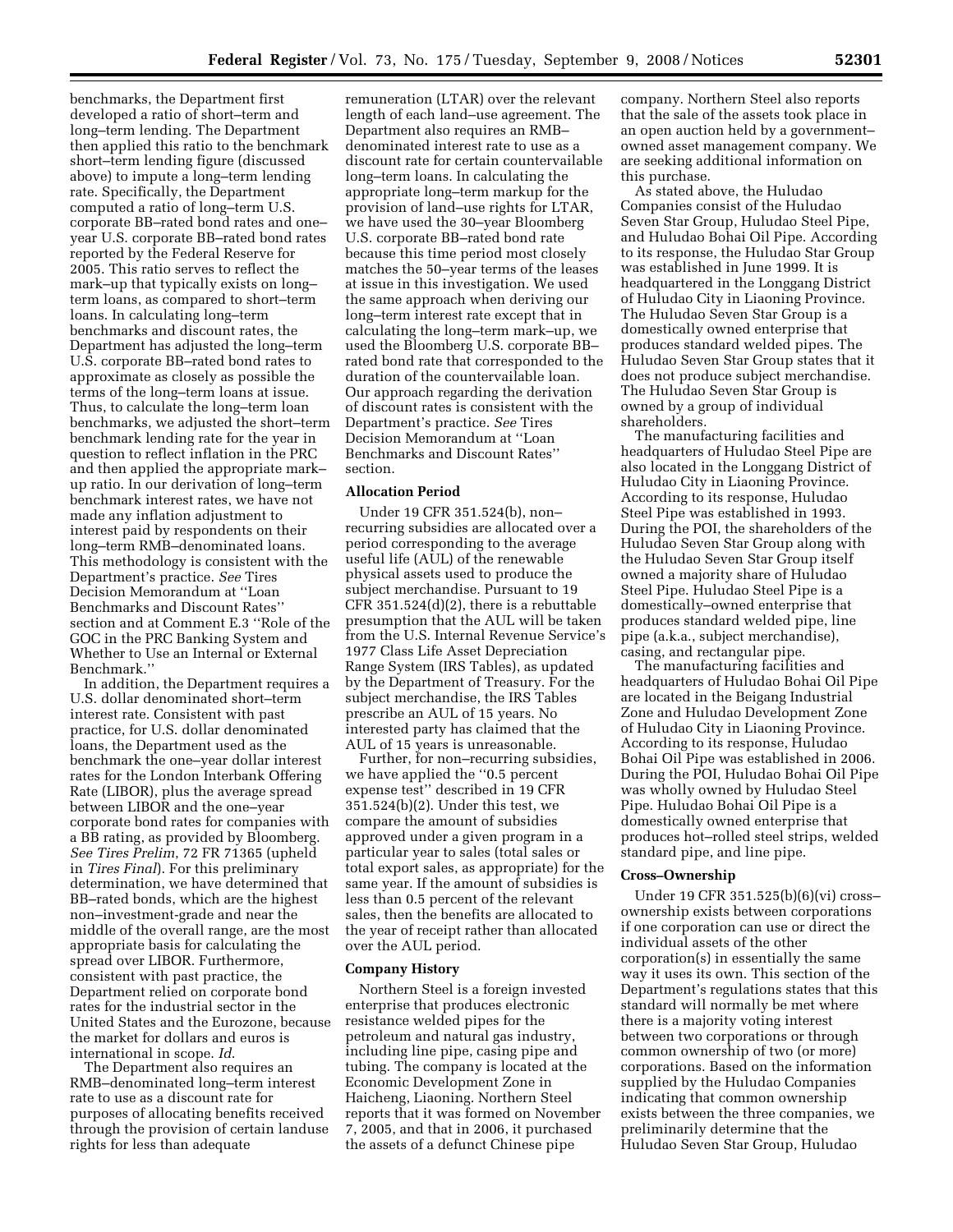Steel Pipe, and Huludao Bohai Oil Pipe are cross–owned under 351.525(b)(6)(vi).

As discussed in further detail below, the Huludao Seven Star Group acquired two parcels of land from the Bureau of Land Resources of Longgang District, Huludao City in Liaoning Province in 2004 and 2006. The 2004 purchase was on behalf of Huludao Steel Pipe. The 2006 purchase was on behalf of Huludao Bohai Oil Pipe. Under 19 CFR  $351.525(b)(6)(v)$ , if a corporation producing non–subject merchandise received a subsidy and transferred the subsidy to a corporation with cross– ownership, the Department will attribute the subsidy to products sold by the recipient of the transferred subsidy. Thus, we preliminarily determine that the land purchased by the Huludao Seven Star Group on behalf of Huludao Steel Pipe and Huludao Bohai Oil Pipe constitutes a transfer of subsidies by a corporation producing non–subject merchandise to cross–owned corporations that produce subject merchandise. Therefore, in accordance with 19 CFR 351.525(b)(6)(ii), we have attributed such subsidies received by Huludao Steel Pipe and Huludao Bohai Oil Pipe under the Provision of Land For LTAR program to the combined total sales of Huludao Steel Pipe and Huludao Bohai Oil Pipe (net of their respective sales to affiliates).

We preliminarily determine that the Huludao Seven Star Group did not transfer any other subsidies to Huludao Steel Pipe and Huludao Bohai Oil Pipe during the POI. Therefore, given this preliminary finding and based on the statements of the Huludao Seven Star Group that it does not produce subject merchandise or provide any inputs to Huludao Steel Pipe and Huludao Bohai Oil Pipe that are primarily dedicated to the production of line pipe, we are not including any other programs used by the Huludao Seven Star Group in our subsidy analysis.

### **Adverse Facts Available**

#### *The GOC*

As discussed below, the Department is investigating whether GOC authorities provided hot–rolled steel (HRS), a major input in the production of line pipe to respondents for LTAR. In our May 19, 2008 initial questionnaire, we asked the GOC to provide information pertaining to the Department's *de facto* specificity analysis. Specifically, we asked the GOC to:

Please provide a list by industry and by region of the number of companies which have received benefits under this program in the

year the provision of benefits was approved and each of the preceding three years. Provide the total amounts of benefits received by each type of industry in each region in the year the provision of benefits was approved and each of the preceding three years.

Concerning the GOC's alleged provision of HRS for LTAR, the GOC stated that:

No such list exists, nor does any data exist from which to derive such a list absent inquiring with every hot–rolled steel producer in China. Such records would only reflect amounts sold and prices charged, as opposed to any ''benefit'' conferred by the transaction.

*See* GOC's July 10, 2008 questionnaire response at 110.

On August 5, 2008, the Department issued a supplemental questionnaire to the GOC in which it requested that the GOC respond to Department's *de facto*  specificity questions to the best of the GOC's ability. In its response the GOC stated that its initial response reflected its best effort. It added that:

The sale of hot–rolled steel in the Chinese market neither constitutes a ''program'' nor does it confer any ''benefit'' within the meaning of the U.S. CVD Law or the WTO SCM Agreement. The GOC reiterates that the data sought by the Department simply do not exist, nor would it be feasible to even assemble given the multitude of companies that produce and consume hot–rolled steel in the Chinese market.

As discussed below, the Department is also investigating whether the GOC sold land for LTAR. In its May 19, 2008 initial questionnaire the Department requested that the GOC respond to the Standard Questions and Provision of Goods/Services Appendices as they pertained to the GOC's alleged provision of land for LTAR. In its July 10, 2008 response, the GOC stated:

Based on the information presently available to the GOC, it does not consider that land use rights provided to the producer respondents and their reporting cross–owned affiliates was provided at ''no cost or nominal cost.'' For this reason, the GOC does not respond to the Standard Questions of Appendix 1 or the Provision of Goods/Services questions at Appendix 5.

*See* GOC's July 10, 2008 questionnaire response at 101.

In its August 5, 2008 questionnaire, the Department requested that the GOC respond to the information requested in the Standard Questions and Provision of Goods/Services appendices. In its

August 21, 2008 supplemental questionnaire response, the GOC responded to sections of the appendices. However, the GOC did not provide the requested information pertaining to the Department's *de facto* specificity analysis. For example, in its August 5, 2008 supplemental questionnaire, the Department asked the GOC to provide the following as it pertained to the GOC's alleged provision of land for LTAR:

Please provide a list by industry and by region of the number of companies which have received benefits under this program in the year the provision of benefits was approved and each of the preceding three years. Provide the total amounts of benefits received by each type of industry in each region in the year the provision of benefits was approved and each of the preceding three years.

In its August 21, 2008 response, the GOC stated that:

No such list exists regarding the receipt of ''benefits'' through the administration of land use rights. At page 6 of Exhibit 54 of the GOC's initial questionnaire response, data is reported on land use rights – including allocated, granted, and secondary market transfers – that moved over the 2000 – 2005 period. Additional data are publically available and will be provided if requested.

*See* GOC's August 21, 2008 supplemental questionnaire response at 69.

We note that the data provided in Exhibit 54 of the GOC's initial questionnaire response does not provide the information the Department requested for purposes of its *de facto*  specificity analysis.

Sections 776(a)(1) and (2) of the Act provide that the Department shall apply ''facts otherwise available'' if, *inter alia*, necessary information is not on the record or an interested party or any other person: (A) withholds information that has been requested; (B) fails to provide information within the deadlines established, or in the form and manner requested by the Department, subject to subsections (c)(1) and (e) of section 782 of the Act; (C) significantly impedes a proceeding; or (D) provides information that cannot be verified as provided by section 782(i) of the Act.

Where the Department determines that a response to a request for information does not comply with the request, section 782(d) of the Act provides that the Department will so inform the party submitting the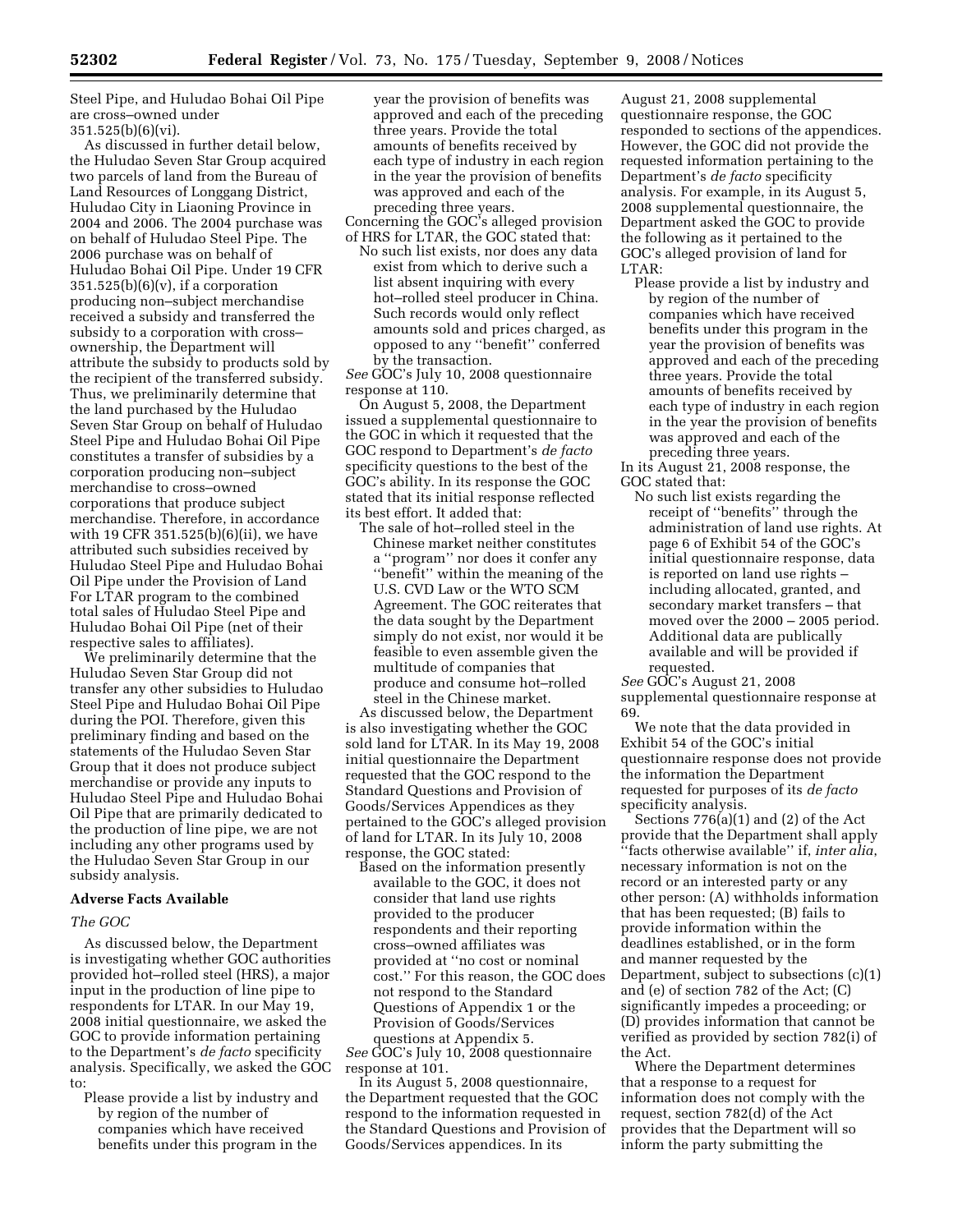response and will, to the extent practicable, provide that party the opportunity to remedy or explain the deficiency. If the party fails to remedy the deficiency within the applicable time limits and subject to section 782(e) of the Act, the Department may disregard all or part of the original and subsequent responses, as appropriate. Section 782(e) of the Act provides that the Department ''shall not decline to consider information that is submitted by an interested party and is necessary to the determination but does not meet all applicable requirements established by the administering authority'' if the information is timely, can be verified, is not so incomplete that it cannot be used, and if the interested party acted to the best of its ability in providing the information. Where all of these conditions are met, the statute requires the Department to use the information if it can do so without undue difficulties.

Because the GOC failed to provide the requested information by the established deadlines, the Department does not have the necessary information on the record to determine whether the GOC provided HRS and/or land to producers of line pipe in a manner that was *de facto* specific within the meaning of section 771(5A)(D)(iii) of the Act. Therefore, the Department must base its determination on the facts otherwise available in accordance with sections  $776(a)(2)(A)$  and  $(B)$  of the Act.

Section 776(b) of the Act further provides that the Department may use an adverse inference in applying the facts otherwise available when a party has failed to cooperate by not acting to the best of its ability to comply with a request for information. Section 776(b) of the Act also authorizes the Department to use as adverse facts available (AFA) information derived from the petition, the final determination, a previous administrative review, or other information placed on the record. For the reasons discussed below, we determine that, in accordance with sections 776(a)(2)(A) and (B) and 776(b) of the Act, the use of AFA is appropriate for the preliminary determination with respect to the GOC's alleged provision of HRS and land to producers of line pipe for LTAR.

As noted, regarding the GOC's alleged provision of HRS and land for LTAR, the GOC did not provide the information the Department requested relating to its *de facto* specificity analysis. The Department issued supplemental questionnaires in which it instructed the GOC to provide the information relating to the Department's *de facto* specificity analysis. However,

in its response, the GOC continued to provide insufficient information regarding the Department's questions pertaining to *de facto* specificity. Therefore, consistent with sections  $776(a)(2)(A)$  and  $(B)$  of the Act, we find that the GOC did not act to the best of its ability and, therefore, we are employing adverse inferences in selecting from among the facts otherwise available. Accordingly, pursuant to section 776(b) of the Act, we find that the provision of HRS and land to producers of line pipe by GOC authorities is *de facto* specific within the meaning of section 771(5A)(D)(iii) of the Act.6 Thus, we preliminarily determine that the provision of HRS and land by GOC authorities to producers of line pipe is countervailable to the extent that the provision of the goods constituted a financial contribution in accordance with 771(5)(D)(iii) of the Act and conferred a benefit upon producers of line pipe within the meaning of 771(E)(iv) of the Act. The Department's decision to rely on adverse inferences when lacking a response from a foreign government is in accordance with its practice. *See*, *e.g.*, *Notice of Preliminary Results of Countervailing Duty Administrative Review: Certain Cut–to-Length Carbon–Quality Steel Plate from the Republic of Korea*, 71 FR 11397, 11399 (March 7, 2006) (unchanged in the *Notice of Final Results of Countervailing Duty Administrative Review: Certain Cut–to-Length Carbon– Quality Steel Plate from the Republic of Korea*, 71 FR 38861 (July 10, 2006) (relying on adverse inferences in determining that the Government of Korea directed credit to the steel industry in a manner that constituted a financial contribution and was specific to the steel industry within the meaning of the sections 771(5)(D)(i) and 771(5A)(D)(iii) of the Act, respectively).

# **Analysis of Programs**

## **I. Programs Preliminarily Determined To Be Countervailable**

A. The ''Two Free, Three Half'' Program The ''Foreign Invested Enterprise and

Foreign Enterprise Income Tax Law'' (FIE Tax Law), enacted in 1991, established the tax guidelines and regulations for foreign invested enterprises (FIEs) in the PRC. The intent of this law is to attract foreign businesses to the PRC.

According to Article 8 of the FIE Tax Law, FIEs that are ''productive'' and scheduled to operate not less than 10

years are exempt from income tax in their first two profitable years and pay half of their applicable tax rate for the following three years. FIEs are deemed ''productive'' if they qualify under Article 72 of the ''Detailed Implementation Rules of the Income Tax Law of the People's Republic of China of Foreign Investment Enterprises and Foreign Enterprises.'' This provision specifies a list of industries in which FIEs must operate in order to qualify for benefits under this program. The activities listed in the law are: (1) machine manufacturing and electronics industries; (2) energy resource industries (not including exploitation of oil and natural gas); (3) metallurgical, chemical and building material industries; (4) light industries, and textiles and packaging industries; (5) medical equipment and pharmaceutical industries; (6) agriculture, forestry, animal husbandry, fisheries and water conservation; (7) construction industries; (8) communications and transportation industries (not including passenger transport); (9) development of science and technology, geological survey and industrial information consultancy directly for services in respect of production and services in respect of repair and maintenance of production equipment and precision instruments; and (10) other industries as specified by the tax authorities under the State Council. If an FIE meets the above conditions, eligibility is automatic and the amount exempted appears on the enterprise's tax return.

Northern Steel reported that it is a ''productive'' FIE and filed a tax return for a ''free'' tax year under this program during the POI.

Consistent with *CFS Final*, we preliminarily determine that the exemption or reduction in the income tax paid by ''productive'' FIEs under this program confers a countervailable subsidy. *See* CFS Decision Memorandum at ''Two Free/Three Half'' Program. The exemption/reduction is a financial contribution in the form of revenue forgone by the GOC and it provides a benefit to the recipients in the amount of the tax savings. *See*  Section 771(5)(D)(ii) of the Act and 19 CFR 351.509(a)(1). We further preliminarily determine that the exemption/reduction afforded by this program is limited as a matter of law to certain enterprises, *i.e.*, ''productive'' FIEs, and, hence, is specific under section  $771(5A)(D)(i)$  of the Act.

To calculate the benefit from this program, we treated the income tax exemption enjoyed by Northern Steel as a recurring benefit, consistent with 19 CFR  $351.524(c)(1)$ , and attributed the tax

<sup>6</sup>We note that it is not necessary to rely on this AFA finding in instances in which respondents' land purchases are found to be *de jure* specific.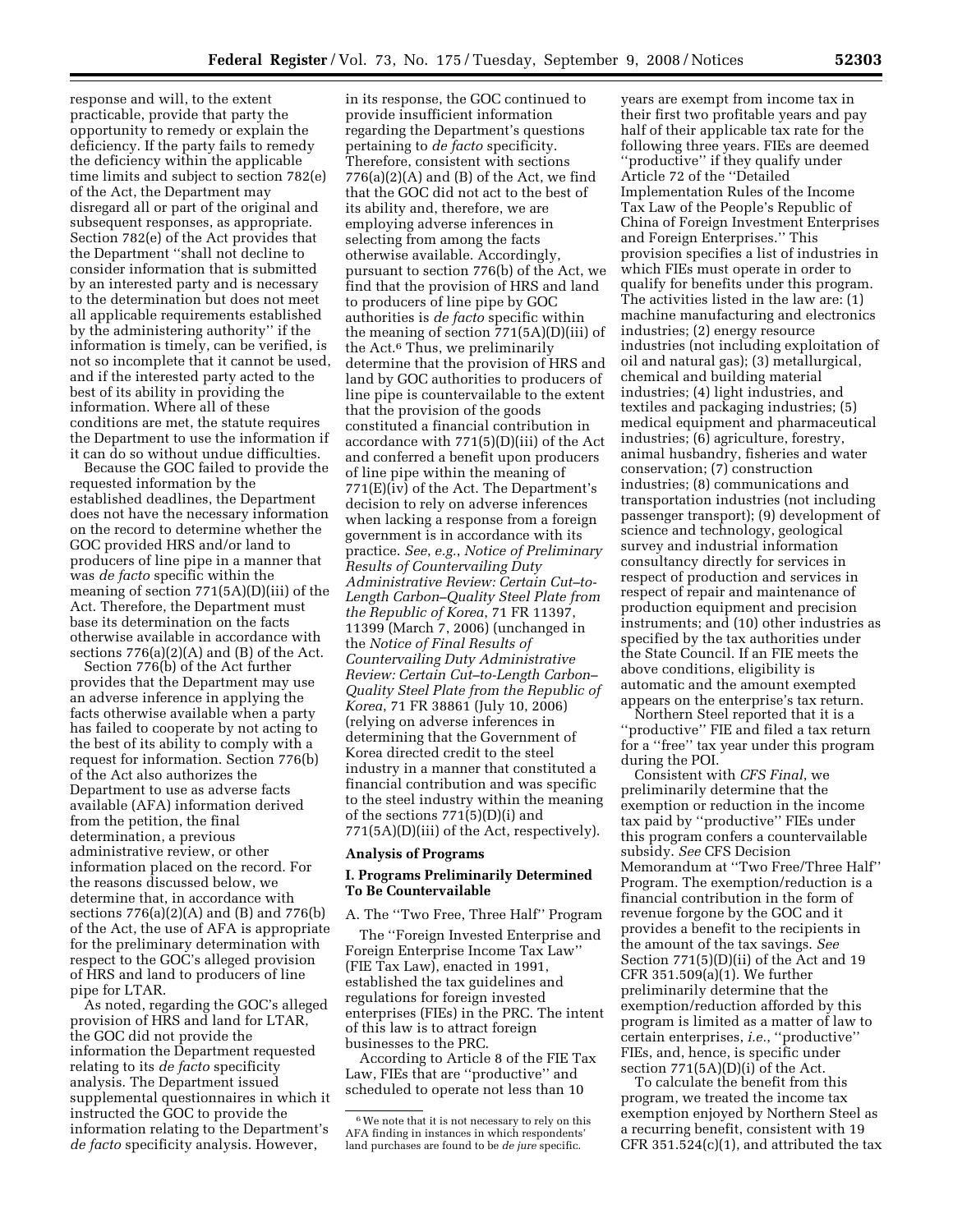savings received to the company's total sales. On this basis, we preliminarily determine that Northern Steel received a net countervailable subsidy of 4.18 percent ad valorem under this program.

B. Provision of Land for Less Than Adequate Remuneration

The Department is investigating whether Chinese government authorities provided land use–rights to the respondents for LTAR. Northern Steel is located in the Economic Development Zone in Haicheng. The Economic Development Zone was established by the Anshan Municipal Government in 1992, and upgraded to a province–level development zone in 2002. In September 2006, Northern Steel purchased long–term land–use rights for land in the coastal economic zone from the Haicheng State–owned Land and Resources Bureau, which is a government agency. The Haicheng State–owned Land and Resources Bureau controls the granting and approval of land–use rights and sets the price for industrial land within the Economic Development Zone.

Regarding the Huludao Companies, the Huludao Seven Star Group reported making several land purchases. However, as discussed in the ''Cross– Ownership'' section, we are limiting our subsidy analysis to those land purchases that we preliminarily determine constitute a transfer of subsidies by the Huludao Seven Star Group, a corporation producing non–subject merchandise, to Huludao Steel Pipe and Huludao Bohai Oil Pipe, cross–owned corporations that produce subject merchandise, as described under 19 CFR  $351.525(b)(6)(v)$ . Therefore, for purposes of the preliminary determination, we limited our subsidy analysis to the two parcels of land the Huludao Seven Star Group purchased from the Bureau of Land Resources of Longgang District, Huludao City in Liaoning Province in 2004 and 2006 on behalf of Huludao Steel Pipe and Huludao Bohai Oil Pipe. Regarding the 2004 purchase, the Huludao Seven Star Group acquired land–use rights from the local government for land that Huludao Steel Pipe had been using since 1993. Regarding the 2006 purchase, the Huludao Seven Star Group acquired land use rights from the local government and subsequently leased the land to Huludao Bohai Oil Pipe. This parcel of land was located in the Beigang Industrial Zone. In addition, in 2004, Huludao Steel Pipe acquired

land–use rights from the local government.7

For the reasons described below, the Department preliminarily determines that the provision of land–use rights to Northern Steel and the Huludao Companies constitutes a countervailable subsidy in the form of land–use rights provided for LTAR. Northern Steel received its land–use rights from the Haicheng State–owned Land and Resources Bureau, a government authority. According to the respondents, local governments set the prices and were the party to the land–use rights agreements. Thus, the sale of the land– use rights constitutes a financial contribution from a government authority in the form of providing goods or services pursuant to section 771(5)(D)(iii) of the Act. In addition, in the case of Northern Steel and with regard to the land that the Huludao Seven Star Group purchased in 2006, the Department preliminarily determines that the sales of the land– use rights are specific because they are limited to enterprises or an industry located within a designated geographical region pursuant to section 771(5A)(D)(iv) of the Act. As discussed above, Northern Steel and the land purchased in 2006 by the Huludao Seven Star Group are located within an economic development zone that is within the jurisdiction of the authorities that provided to the company its land– use rights and set the terms of those rights.8 Regarding the Huludao Companies' 2004 land purchases, as discussed above in the ''Adverse Facts Available'' section, the GOC did not provide the information the Department requested relating to its *de facto*  specificity analysis. Therefore, in

8The land Northern Steel purchased is within the authority of Haicheng City of Liaoning Province. The land that the Huludao Seven Star Group purchased in 2006 is located in the Beigang Industrial Zone that is under the authority of the Bureau of Land Resources of Longgang District, Huludao City in Liaoning Province.

accordance with section 776(b) of the Act, as AFA, we preliminarily determine that the provision of land to the Huludao Companies in 2004 by the Bureau of Land Resources of Longgang District is *de facto* specific pursuant to section 771(5A)(D)(iii) of the Act.

We further preliminarily determine that the sale of land–use rights provides a benefit pursuant to 19 CFR 351.511(a). Pursuant to section 771(5)(E)(iv) of the Act, a benefit is conferred when the government provides a good or service for LTAR. Section 771(5)(E) of the Act further states that the

. . . adequacy of remuneration shall be determined in relation to prevailing market conditions for the good or service being provided in the country which is subject to the investigation or review. Prevailing market conditions include price, quality, availability, marketability, transportation, and other conditions of sale.

Under 19 CFR 351.511(a)(2), the Department sets forth the basis for identifying comparative benchmarks for determining whether a government good or service is provided for LTAR. These potential benchmarks are listed in hierarchical order by preference: (1) market prices from actual transactions within the country under investigation; (2) world market prices that would be available to purchasers in the country under investigation; or (3) an assessment of whether the government price is consistent with market principles. This hierarchy reflects a logical preference for achieving the objectives of the statute.

Consistent with the *Sacks Final* and *Tires Final*, we preliminarily determine that a first tier benchmark cannot be applied. *See Laminated Woven Sacks from the People's Republic of China: Final Affirmative Countervailing Duty Determination and Final Affirmative Determination, in Part, of Critical Circumstances*, 73 FR 35639 (June 24, 2008) (*Sacks Final*), and accompanying decision memorandum (Sacks Decision Memorandum) at ''Government Provision of Land for Less Than Adequate Remuneration'' and Comment 10 ''Whether the Department Should Select Either a First–Tier or Third–Tier Benchmark for the Provision of Land– Use Rights for Less Than Adequate Remuneration;'' *see also Tires Final* and Tires Decision Memorandum at Comment H.7 ''Land Benchmark.''

As an initial matter, we note that private land ownership is prohibited in the PRC and that all land is owned by some level of government, the distinction being between land owned by the local government or ''collective''

<sup>7</sup> In its August 18, 2008 supplemental questionnaire response, the Huludao Steel Pipe indicates that the Seven Star Group made an additional land purchase in 2006. However, at this time, information on the record does not indicate that the land was purchased on behalf of Huludao Steel Pipe or Huludao Bohai Oil Pipe. Therefore, we have not conducted a benefit analysis with respect to this transaction. In addition, information from the August 18, 2008 supplemental questionnaire response indicates that an additional affiliate of the Huludao Companies (whose identity is business proprietary) acquired land in 2004. However, information in the questionnaire responses of the Huludao Companies indicates that the affiliate does not produce subject merchandise or provide any member of the Huludao Companies with inputs that are primarily dedicated to the production of subject merchandise. Therefore, we have not performed a benefit analysis regarding this affiliate's 2004 land purchase.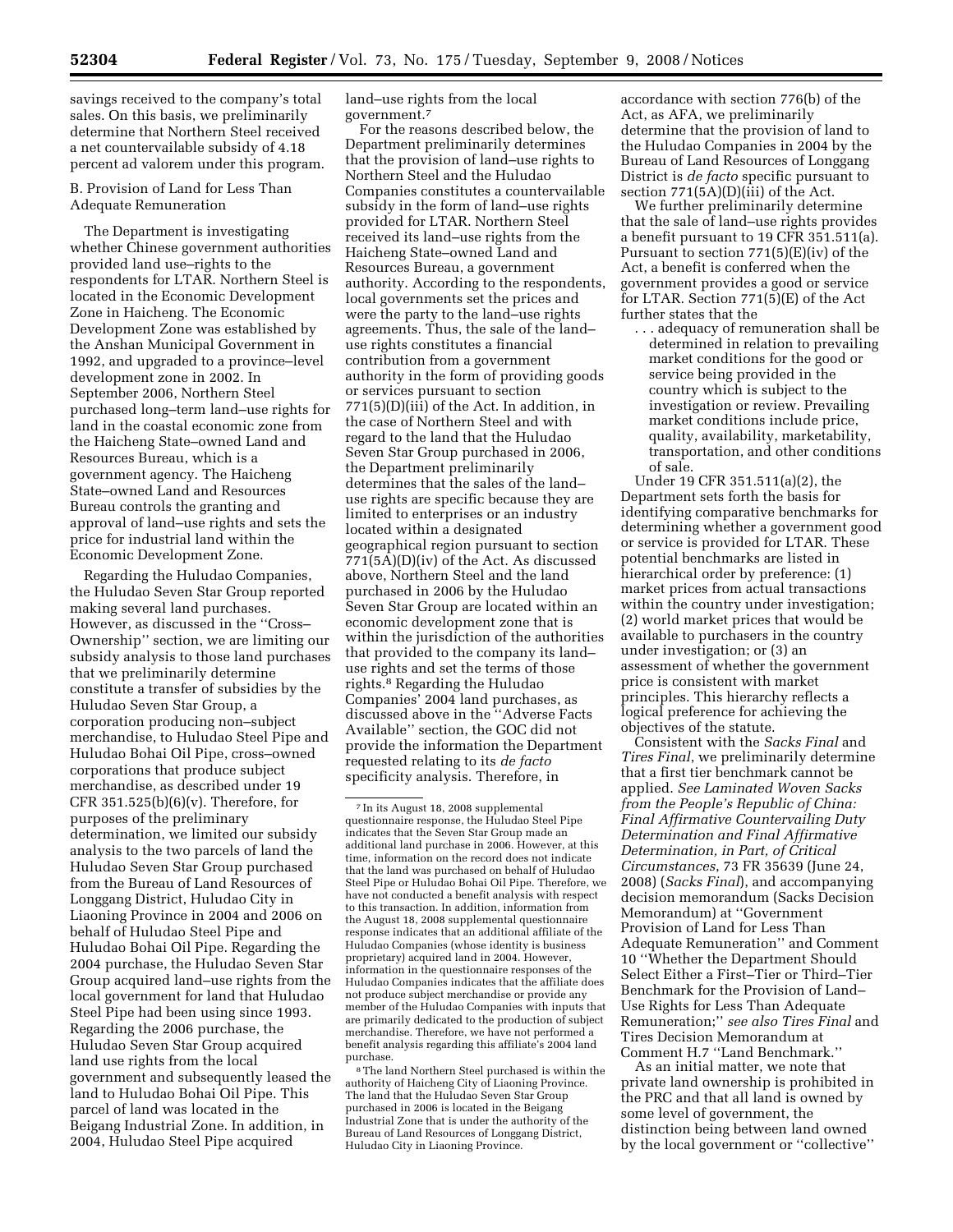at the township or village level and land owned by the national government (also referred to as state–owned or ''owned by the whole people'').9 Noting that the GOC, either at the national or local level, is the ultimate owner of all land in the PRC, the Department has examined whether the GOC exercises control over the supply side of the land market in the PRC as a whole so as to distort prices in the primary and secondary markets.

Consistent with the Department's determinations in *Sacks Final* and *Tires Final*, we preliminarily determine that a first tier benchmark is not appropriate to measure the benefit from the sale of land–use rights during the POI because Chinese land prices are distorted by the significant government role in the market. The *Preamble* states that ''where it is reasonable to conclude the actual transaction prices are significantly distorted as a result of the government's involvement in the market, we will resort to the next alternative in the hierarchy.'' *See Countervailing Duties; Final Rule*, 63 FR 65348, 65377 (November 25, 1998) (*Preamble*)).

The second tier benchmark relies on world market prices that would be available to the purchasers in the country in question, though not necessarily reflecting prices of actual transactions involving that particular producer. *See* 19 CFR 351.511(a)(2)(ii). In selecting a world market price under this second approach, the Department examines the facts on the record regarding the nature and scope of the market for that good to determine if that market price would be available to an in–country purchaser. As discussed in the *Preamble* (63 FR at 65377), the Department will consider whether the market conditions in the country are such that it is reasonable to conclude that a purchaser in the country could obtain the good or service on the world market. We preliminarily determine that land–use rights cannot be evaluated using a second tier benchmark because they cannot be simultaneously ''available to an in–country'' purchaser'' while located and sold out–of-country on the world market.

Since we are not able to conduct our analysis using a benchmark identified under the second tier of the regulations, consistent with the hierarchy, we next considered whether the GOC's pricing of land–use rights is consistent with market principles. This approach is also set forth under 19 CFR 351.511(a)(2)(iii) and is explained further in the *Preamble*  (63 FR at 65378):

The regulations do not specify how the Department is to conduct such a market principle analysis. By its very nature, this analysis depends upon available information concerning the market sector at issue and, therefore, must be developed on a case–by-case basis. In the instant case, we preliminarily determine that due to the overwhelming presence of government involvement in the land–use rights market, as well as the widespread and documented deviation from the authorized methods of pricing and allocating land, the purchase of land– use rights in the PRC is not conducted in accordance with market principles.

Consistent with the Department's decision in *Sacks Final* and *Tires Final*, we preliminarily find that there is a wide divergence between the *de jure*  reforms of the market for land–use rights and the *de facto* implementation of such reforms. *See* Memorandum to the File regarding Land Benchmark Memorandum (Land Benchmark Memorandum) (dated September 2, 2008) at Attachment 2 (stating that the PRC's land laws, regulations, and statements, although often vague and contradictory, seem to support the provision of secure land–use rights to farmers and an open, transparent system for transferring commercial land–use rights).10 In practice, however, farmers' land–use rights are still not secure and fair compensation for farmers is an ongoing, market–distorting issue in PRC. In addition, laws and regulations are routinely violated by individuals and local governments. While the private market for land–use rights has grown, state–owned enterprises (SOEs) received a significant portion of their land–use rights free of charge. Also, commercial land sales are often conducted illegally. In short, property rights remain poorly defined and weakly enforced. *See* Sacks Decision

<sup>10</sup> This public document is on file in the CRU.

Memorandum at ''Government Provision of Land for Less Than Adequate Remuneration.''

Also, consistent with the Department's determination in *Sacks Final* and *Tires Final*, we preliminarily find that another *de facto* problem with land supply in the PRC which causes market distortions is that of local government corruption. Local governments most often transfer land through non–transparent negotiations with investors despite guidance that land should be transferred through a transparent bidding or auction process. This has led to widespread corruption where much of the compensation is retained by the local government officials. *See* Land Benchmark Memorandum at Attachment 4 for article on ''Law to Expose Illegal Land Deal,'' *China Daily* (dated August 1, 2006).

Given this preliminarily finding, we have looked for an appropriate basis to determine the extent to which land–use rights are provided for LTAR. We preliminarily find that a comparison of prices for land–use rights in the PRC with comparable market–based prices for land purchases in a country at a comparable level of economic development that is reasonably proximate to, but outside of China, is appropriate. Consistent with *Sacks Final* and *Tires Final*, we preliminarily determine that the most appropriate analysis in this case would be to compare the respondents' purchase of land–use rights to the sales of certain industrial land in industrial estates, parks, and zones in Thailand.

As a general matter, we note that the PRC and Thailand have similar levels of per capita GNI, and that producers consider a number of markets, including Thailand, as an option for diversifying production bases in Asia beyond the PRC. Therefore, we preliminarily determine that the ''indicative land values'' for land in Thai industrial zones, estates, and parks provided in the Asian industrial Property Reports present a reasonable and comparable benchmark to the land–use rights in the economic zones at issue in this investigation.

Based on the methodology set out in *Sacks Final* and *Tires Final*, we preliminarily determine that the land– use rights acquired by Northern Steel and the Huludao Companies are granted land–use rights and, thus, have employed the benefit calculation methodology described below.

In order to calculate the benefit, we first multiplied the Thai benchmark land rate (deflated from 2007 to the year the transaction was officially approved

<sup>9</sup>*See* GOC's July 9, 2008 questionnaire response

<sup>(</sup>W)here the government is the sole provider of a good or service, and there are no world market prices available or accessible to the purchaser, we will assess whether the government price was set in accordance with market principles through an analysis of such factors as the government's price–setting philosophy, costs (including rates of return sufficient to ensure future operations), or possible price discrimination . . . In our experience, these types of analysis may be necessary for such goods or services as electricity, land leases or water, and the circumstances of each may vary widely.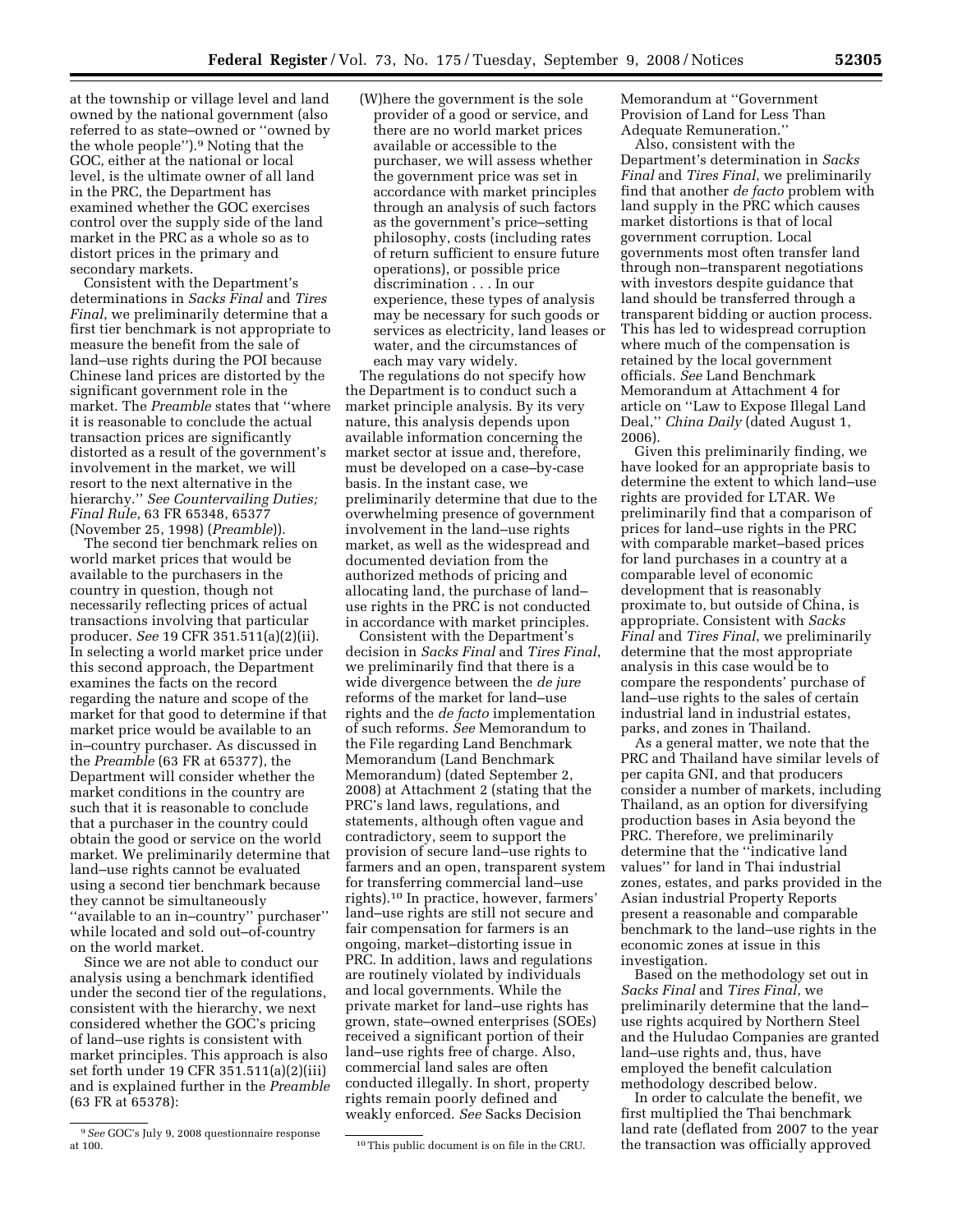by the government) by the total area of the respective parcels purchased by Northern Steel and the Huludao Companies. We then subtracted the price actually paid for these respective tracts by Northern Steel and the Huludao Companies to derive the total unallocated benefit. We next conducted the ''0.5 percent test'' pursuant to 19 CFR 351.524(b)(2) for the years in which the transaction was approved by dividing the total unallocated benefit by the appropriate sales denominator.<sup>11</sup> As a result, we found that the benefits were greater than 0.5 percent of relevant sales and that allocation was appropriate. We allocated the total unallocated benefit across the term of the land agreement using the standard allocation formula in 19 CFR 351.524(d) and the discount rates discussed above in the ''Subsidies Valuation Information'' section under ''Loan Benchmarks and Discount Rates,'' to determine the amount attributable to the POI.

For Northern Steel, we then divided the POI benefit by the total sales of Northern Steel to calculate a net countervailable subsidy of 2.44 percent *ad valorem*. In the case of the Huludao Companies, as discussed in the ''Cross– Ownership'' section, we preliminarily determine that the land purchased by the Huludao Seven Star Group on behalf of Huludao Steel Pipe and Huludao Bohai Oil Pipe constitutes a transfer of subsidies by a corporation producing non–subject merchandise to cross– owned corporations that produce subject merchandise as described under 19 CFR 351.525(b)(6)(v). Therefore, in accordance with 19 CFR 351.525(b)(6)(ii), we have attributed such subsidies received by Huludao Steel Pipe and Huludao Bohai Oil Pipe under the Provision of Land For Less Than Adequate Remuneration program to the combined total sales of Huludao Steel Pipe and Huludao Bohai Oil Pipe (net of their respective sales to affiliates). On this basis, we calculated a net subsidy rate of 0.68 percent *ad valorem* for the Huludao Companies.

C. Provision of Hot–Rolled Steel for Less Than Adequate Remuneration

The Department is investigating whether GOC authorities provided HRS to producers of line pipe for LTAR. As instructed in the Department's questionnaires, the Huludao Companies and Northern Steel identified the suppliers from whom they purchased HRS during the POI. In addition to the

supplier names, the Huludao Companies and Northern Steel indicated the date of payment, quantity, unit of measure, and purchase price for the HRS purchased during the POI. Having obtained permission from the Huludao Companies and Northern Steel to disclose the proprietary names of their respective suppliers to the GOC, we asked the GOC to provide certain information regarding the respondents' domestic suppliers of hot–rolled steel (HRS) (*e.g.*, percentage of government ownership). *See* for Northern Steel, Memorandum to the File from Kristen Johnson, Trade Analyst, Office 3, Operations, ''Consent to Release Company–Specific Proprietary Information to the Government of China'' (July 18, 2008), a public document on file in the CRU; *See* for the Huludao Companies, Memorandum to the File from John Conniff, Trade Analyst, Office 3, Operations, ''Consent to Release Company–Specific Proprietary Information to the Government of China'' (August 1, 2008), a public document on file in the CRU.

In order to assess whether an entity should be considered to be the government for the purposes of a CVD investigation, the Department has in previous cases considered the following factors to be relevant: 1) the government's ownership; 2) the government's presence on the entity's board of directors; 3) the government's control over the entity's activities; 4) the entity's pursuit of governmental policies or interests; and 5) whether the entity is created by statute. However, the Department has found that conducting such a test is not necessary absent information that calls into question whether government ownership does not mean government control. *See* Tires Decision Memorandum at 10. Further, not all of these criteria must be satisfied for an entity to be considered a government entity, but taken together, these five criteria can inform our decision. *See e.g.*, *Coated Free Sheet Paper from the Republic of Korea: Final Affirmative Countervailing Duty Determination*, 72 FR 60639 (October 25, 2007) (*CFS from Korea*), and accompanying decision memorandum (CFS from Korea Decision Memorandum) at Comment 11. In addition, we instructed the GOC to indicate whether the domestic suppliers of HRS to the Huludao Companies and Northern Steel were trading companies, and if so, to provide information related to the five factors listed above as it pertains to the entities from whom the trading companies purchased the HRS.

Based on our review of the information submitted by the GOC, we

preliminarily determine that certain domestic suppliers of HRS were majority–owned by the GOC during the POI and, therefore, constitute government authorities.

In addition, in its response the GOC identified which domestic HRS suppliers of the Huludao Companies were trading companies.12 Regarding these domestic trading companies, the GOC was unable to provide the requested information concerning the entities from which the trading companies acquired the input, even in instances involving government–owned trading companies. Further, the GOC was unable to provide the requested information concerning the ''Five Factor Test'' as it pertains to the suppliers from whom the domestic trading companies purchased the HRS. Thus, we preliminarily determine that the necessary information is not on the record, and we are resorting to the use of facts available (FA) within the meaning of sections 776(a)(1) and (2) of the Act.

In its initial questionnaire response, the GOC provided information on the amount of HRS produced by SOEs, collectives, and private producers in the PRC. *See* GOC's July 9, 2008 questionnaire response at page 102. Using these data, we derived the ratio of HRS produced by government entities (SOEs and collectives) during the POI (60.77 percent). Thus, pursuant to sections 776(a)(1) and (2) of the Act, for purposes of this preliminary determination we are resorting to the use of FA with regard to the HRS sold to the Huludao Companies by domestic trading companies. Specifically, we are assuming that the percentage produced by government authorities is equal to the ratio of HRS produced by SOEs and collectives during the POI.13 This approach is consistent with the Department's practice. *See* CWP Decision Memorandum at ''Hot–rolled Steel for Less Than Adequate Remuneration;'' *see also Light–Walled Rectangular Pipe and Tube From People's Republic of China: Final Affirmative Countervailing Duty Investigation Determination*, 73 FR 35642 (June 24, 2008) (*LWP Final*), and accompanying decision memorandum (LWP Decision Memorandum) at ''Hot– rolled Steel for Less Than Adequate Remuneration.'' For further discussion, see our description of the benefit

<sup>11</sup>Where the approval date and approved amount of the unallocated benefit was not available, we used the date in which the transaction was conducted for purposes of the 0.5 percent test.

<sup>12</sup>Northern Steel reported that it did not purchase HRS from trading companies during the POI. See Northern Steel's August 14, 2008 questionnaire response at 2.

<sup>&</sup>lt;sup>13</sup> In other words, as FA, we are assuming that 60.77 of the HRS purchased by domestic trading companies during the POI was produced by SOEs.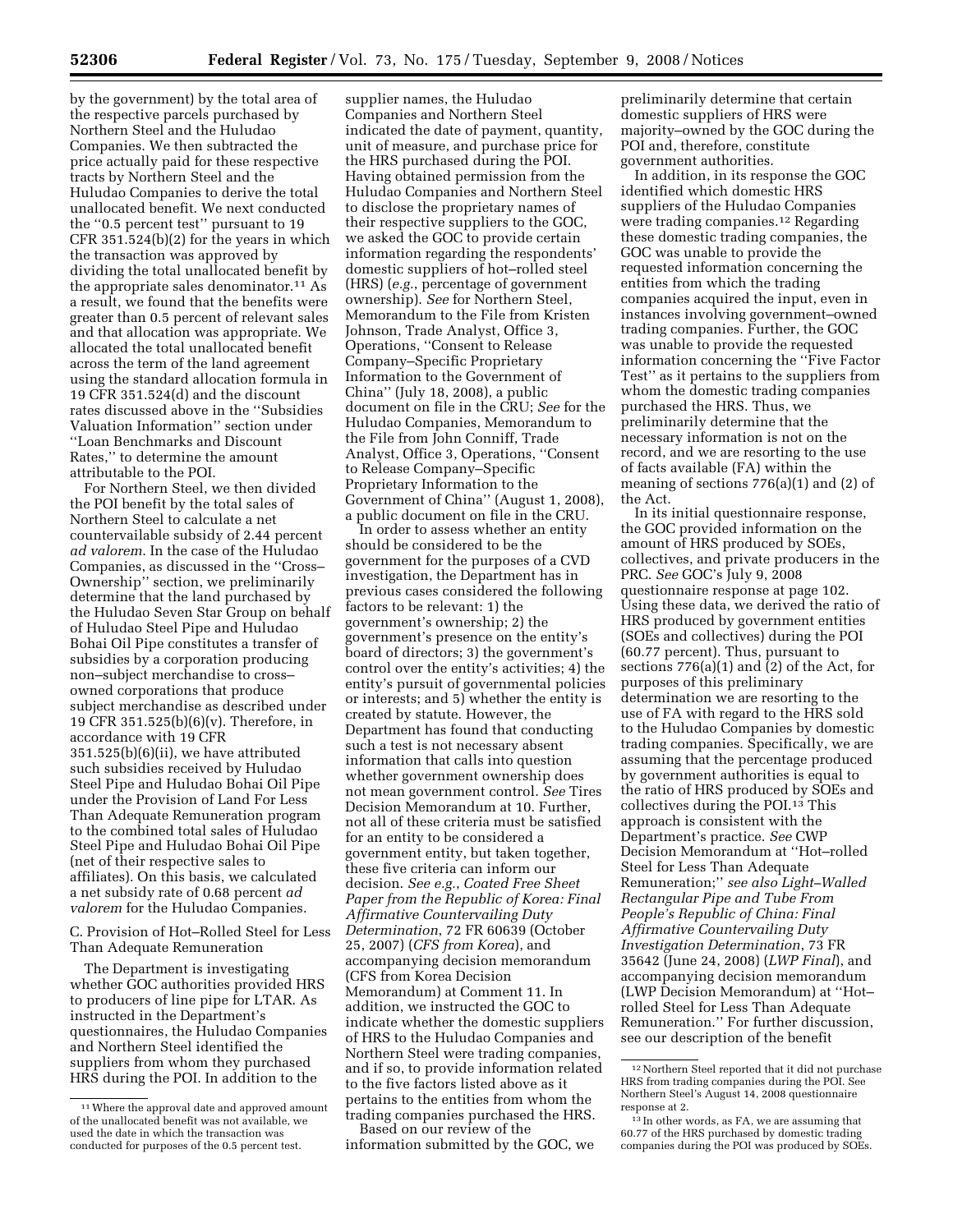calculations below. For purposes of the final determination, the Department will seek additional information regarding the amount of HRS purchased by domestic trading companies that was produced by SOEs and collectives.

Having identified the extent to which the Huludao Companies and Northern Steel obtained HRS from GOC authorities, we preliminarily determine that the GOC authorities' provision of HRS constitutes a financial contribution under section  $771(5)(D)(iii)$  of the Act.<sup>14</sup> Furthermore, as discussed above in the ''Adverse Facts Available'' section, pursuant to section 776(b) of the Act, we find that the provision of HRS to producers of line pipe by GOC authorities is *de facto* specific within the meaning of section 771(5A)(D)(iii) of the Act.

The Department's regulations at 19 CFR 351.511(a)(2) set forth the basis for identifying appropriate market– determined benchmarks for measuring the adequacy of remuneration for government–provided goods or services. These potential benchmarks are listed in hierarchical order by preference: (1) market prices from actual transactions within the country under investigation (*e.g.*, actual sales, actual imports or competitively run government auctions) (tier one); (2) world market prices that would be available to purchasers in the country under investigation (tier two); or (3) an assessment of whether the government price is consistent with market principles (tier three). As provided in our regulations, the preferred benchmark in the hierarchy is an observed market price from actual transactions within the country under investigation.15 because such prices generally would be expected to reflect most closely the prevailing market conditions of the purchaser under investigation.

Based on the hierarchy established above, we must first determine whether there are market prices from actual sales transactions involving Chinese buyers and sellers that can be used to determine whether the GOC authorities sold HRS to the respondents for LTAR.

Notwithstanding the regulatory preference for the use of prices stemming from actual transactions in the country, where the Department finds that the government provides the majority, or a substantial portion of, the market for a good or service, prices for such goods and services in the country will be considered significantly distorted and will not be an appropriate basis of comparison for determining whether there is a benefit.<sup>16</sup>

As explained above, for purposes of this preliminary determination, we find that SOEs and collectives account for approximately 60.77 percent of the HRS production in the PRC during the POI. Consequently, because of the government's overwhelming involvement in the HRS market, the use of private producer prices in the PRC would be akin to comparing the benchmark to itself (*i.e.*, such a benchmark would reflect the distortions of the government presence).17 As we explained in *Softwood Lumber Investigation*:

Where the market for a particular good or service is so dominated by the presence of the government, the remaining private prices in the country in question cannot be considered to be independent of the government price. It is impossible to test the government price using another price that is entirely, or almost entirely, dependent upon it. The analysis would become circular because the benchmark price would reflect the very market distortion which the comparison is designed to detect.18

For these reasons, prices stemming from private transactions within the PRC cannot give rise to a price that is sufficiently free from the effects of the GOC's actions and, therefore, cannot be considered to meet the statutory and regulatory requirement for the use of market–determined prices to measure the adequacy of remuneration.

The GOC also placed on the record aggregate import price data for HRS from various countries for the POI. Information from the GOC indicates that imports of HRS accounted for 0.63 percent of the volume HRS available in the Chinese market during the POI. Because the volume of imports of HRS into the PRC is small relative to Chinese domestic production of HRS, we are not using the aggregate import price data in our benchmark calculations. We note

17*See* Softwood Lumber Investigation Memorandum at ''There are no market-based internal Canadian benchmarks'' section.

that this approach is similar to the Department's approach in *LWP Final*, in which the Department declined to use aggregate import price data supplied by the GOC for benchmark purposes because of the small size of the import quantities relative to Chinese domestic production. *See* LWP Decision Memorandum at Comment 7.

Given that we have preliminarily determined that no tier one benchmark prices are available, we next evaluated information on the record to determine whether there is a tier two world market price available to producers of subject merchandise in the PRC. We note that petitioners provided data from the Steel Benchmarker Report which contains monthly ''world'' prices for hot–rolled band. *See* Exhibit 4–A of petitioners' April 21, 2008 amendment to the April 3, 2008, petition. We preliminarily determine that data in the Steel Benchmarker Report may serve as a world market benchmark price for HRS that would be available to purchasers of HRS in the PRC. We note that the Department has relied on pricing data from the Steel Benchmarker Report in recent CVD proceedings involving the PRC. *See CWP Final* and *LWP Final*.

The prices for HRS in the Steel Benchmarker Report are expressed in U.S. dollars (USD) per metric ton (MT). Therefore, to calculate the benefit, we first converted the benchmark prices from U.S. dollars to renminbi (RMB) using USD to RMB exchange rates, as reported by the Federal Reserve Statistical Release.

Under 19 CFR 351.511(a)(2)(iv), when measuring the adequacy of remuneration under tier one or tier two, the Department will adjust the benchmark price to reflect the price that a firm actually paid or would pay if it imported the product, including delivery charges and import duties. Therefore, when deriving the benchmark prices, we adjusted the data from the Steel Benchmarker Report to include the value added tax (VAT) and import duties that would have been levied on imports of HRS during the POI. The GOC provided the applicable tax rates in its questionnaire response. Regarding delivery charges, we note that the data in the Steel Benchmarker Report do not include a freight cost component. However, because no data regarding freight costs are available on the record, we have not adjusted the benchmark prices of HRS for freight. We invite interested parties to submit comments on whether and, if so, how freight should be included in the derivation of the HRS benchmark price.

We then compared the benchmark unit prices to the unit prices the

<sup>14</sup>For purposes of this preliminary determination, we find that private producers that provided HRS to the respondents during the POI do not constitute government authorities and, thus, their provision of HRS does not constitute a financial contribution within the meaning of section 771(5)(D)(iii) of the Act.

<sup>15</sup>*See also Notice of Final Affirmative Countervailing Duty Determination and Final Negative Critical Circumstances Determination: Certain Softwood Lumber Products from Canada*, 67 FR 15545 (April 2, 2002) (*Softwood Lumber Investigation*), and accompanying decision memorandum at 36 (Softwood Lumber Investigation Memorandum).

<sup>16</sup>*See Preamble*, 63 FR at 65377.

<sup>18</sup>*See* Canadian Lumber Memorandum at 38-39.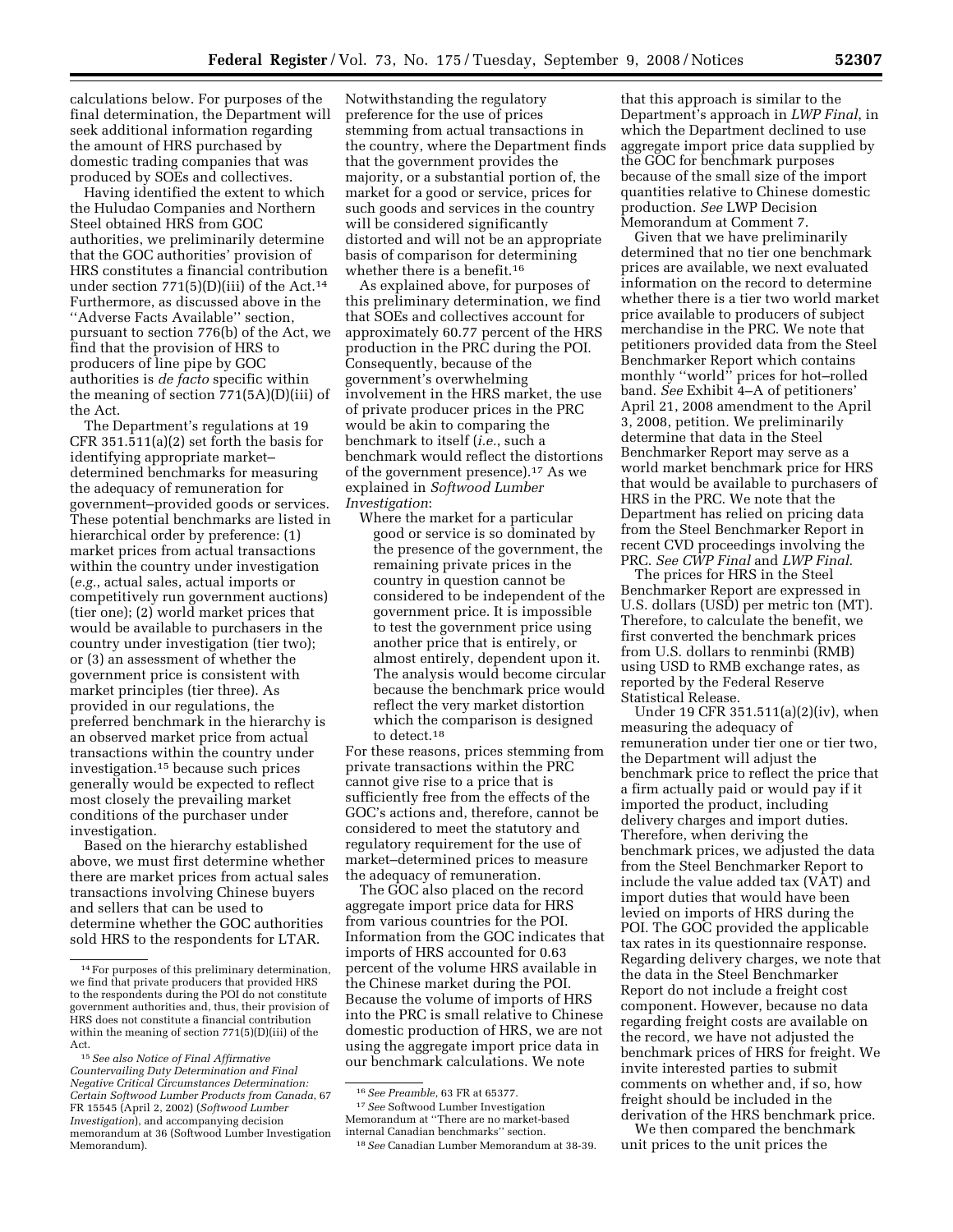respondents paid to domestic suppliers of HRS during the POI that the Department has preliminarily determined constitute government authorities. In instances in which the benchmark unit price was greater than the price paid to GOC authorities, we multiplied the difference by the quantity of HRS purchased from the GOC authorities to arrive at the benefit. As explained above, in instances in which the Huludao Companies purchased HRS from government trading companies and/or private trading companies, we multiplied the product of the price difference per unit and the quantity of HRS purchased by 60.77 percent to arrive at the benefit.

To calculate the net subsidy rate, we divided the total benefit by each respondent's total sales during the POI. In the case of the Huludao Companies, the total sales denominator consisted solely of sales by Huludao Steel Pipe and Huludao Bohai Oil Pipe. On this basis, we preliminarily calculated a net countervailable subsidy rate of 23.01 percent *ad valorem* for Northern Steel and 17.18 percent *ad valorem* for the Huludao Companies.

D. Foreign Trade Development Fund Program19

The GOC reports that Northern Steel and Huludao Steel Pipe received grants during the POI under the ''Provisional Administration Measures on Northeast Old Industrial Base Foreign Trade Development Fund of Liaoning Province'' (No. 559), established on November 18, 2004. The provisional measure states that the Foreign Trade Development Fund supports projects undertaken by exporting enterprises to improve the competitiveness of their exported products, to develop an export processing base, to support the registration of trademarks in foreign countries, to support the training of foreign trade professionals, and to explore international markets.20The provisional measure states that monies distributed by the fund are to be used only for the approved project and that the funding proportion of the applied project shall not exceed 50 percent of the total expense of the project.21 The fund is administered by the Liaoning Provincial Bureau of Foreign Trade and Economic Cooperation and Liaoning Department of Finance. Companies eligible for assistance are export

enterprises with legal person status and export performance in Liaoning Province,<sup>22</sup> and are required to submit a separate application to the authorities each time assistance is requested.

We preliminary determine that the export interest subsidies that Huludao Steel Pipe and Northern Steel received from the Liaoning provincial government constitute a financial contribution in the form of a direct transfer of funds from the government bestowing a benefit in the amount of the grants within the meaning of sections 771(5)(D)(i) and 771(5)(E) of the Act. We also find that, because the receipt of the export interest subsidies is contingent upon export performance, the program is specific within the meaning of section 771(5A)(A) of the Act.

In the case of Huludao Steel Pipe, it received grants under the program in 2005, 2006, and 2007. The ''0.5 percent expense test'' calculation for Northern Steel and Huludao Steel Pipe, respectively, demonstrate that the amounts of the subsidies were less than 0.5 percent of the relevant export sales denominator. Because the amounts of the subsidies are less than 0.5 percent of the relevant sales, we are expensing the benefit from the grant in the year of receipt. In conducting the ''0.5 percent expense test'' for grants received by Huludao Steel Pipe in 2005 and 2006, we used the exports sales of Huludao Steel Pipe because Huludao Bohai Oil Pipe had no export sales in those years. For grants received by Huludao Steel Pipe in 2007, we used the combined exports sales of Huludao Steel Pipe and Huludao Bohai Oil Pipe.

On this basis, we preliminarily determine that Northern Steel received a net countervailable subsidy of 0.05 percent *ad valorem* under this program and that the Huludao Companies received a net countervailable subsidy of 0.08 percent *ad valorem* under the program.

Huludao Steel Pipe also reported that during the POI it received VAT refunds on its purchases of fixed assets under Foreign Trade Development Fund program. According to the GOC, the VAT program was established on September 14, 2004 by the ''Circular of the Ministry of Finance and State Tax Administration on Printing and Distributing the Regulations on Relevant Issues with Respect to Expansion of VAT Deduction Scope in the Northeast Areas.'' It is administered by the Huludao State Tax Administration. Under the program, VAT tax payers that are members of the equipment

manufacturing, petrochemical, metallurgical, ship building, automobile, and agricultural products industries may deduct VAT for purchases of fixed assets from the VAT for sales of finished goods. The cap for such VAT deductions is the incremental increase in VAT liability from the previous year. According to Article 2 of the ''Circular of the Ministry of Finance and State Tax Administration on Printing and Distributing the Regulations on Relevant Issues with Respect to Expansion of VAT Deduction Scope in the Northeast Areas,'' the VAT exemption is limited to firms located in the northeast region of the PRC. *See*  GOC's July 9, 2008 questionnaire response at Exhibit 67. The GOC states that the VAT program is not contingent upon exports.

We preliminarily determine that this program constitutes a financial contribution in the form of revenue forgone and a benefit in the amount equal to the VAT refunds under sections 771(5)(D)(ii) and 771(5)(E) of the Act. We also preliminarily determine that this program is specific under section 771(5A)(D)(iv) of the Act because the VAT refunds provided under the program are limited to companies located in a certain geographical region. Huludao Bohai Oil Pipe and the Huludao Seven Star group did not use this program.

In accordance with 19 CFR 351.524(c), we find that VAT refunds provided under the program constitute recurring benefits. Therefore, to calculate the benefit, we divided the total amount of VAT refunds Huludao Steel Pipe received under the program by the combined total sales of Huludao Steel Pipe and Huludao Bohai Oil Pipe. On this basis, we preliminarily determine that the Huludao Companies received a net countervailable subsidy of 0.10 percent *ad valorem*.

## E. Export Interest Subsidies

Huludao Steel Pipe and Northern Steel received export interest subsidies from the Liaoning provincial government during the POI. The GOC reports that the export interest subsidies are provided for under the ''Provisional Administrative Measures on High–Tech Products and Equipment Manufacturing Products Export Financial Interest Assistance of Liaoning Province'' (No. 671), established on December 16, 2004. This provisional measure provides assistance to companies to expand the exportation of high–tech products and equipment manufacturing products, and supports the development of enterprises

<sup>19</sup>This program was referred to as the Northeast Revitalization Program in the *Initiation Notice*. 20*See* GOC's August 21, 2008 supplemental

questionnaire response at Exhibit 22, Chapter III ''Major Directions of Support,'' Article 6. 21 *Id*. at Chapter VI ''Supervision and

Administration," Article 11 and 12.

<sup>22</sup> *Id*. at Chapter IV ''Application Criteria,'' Article 7.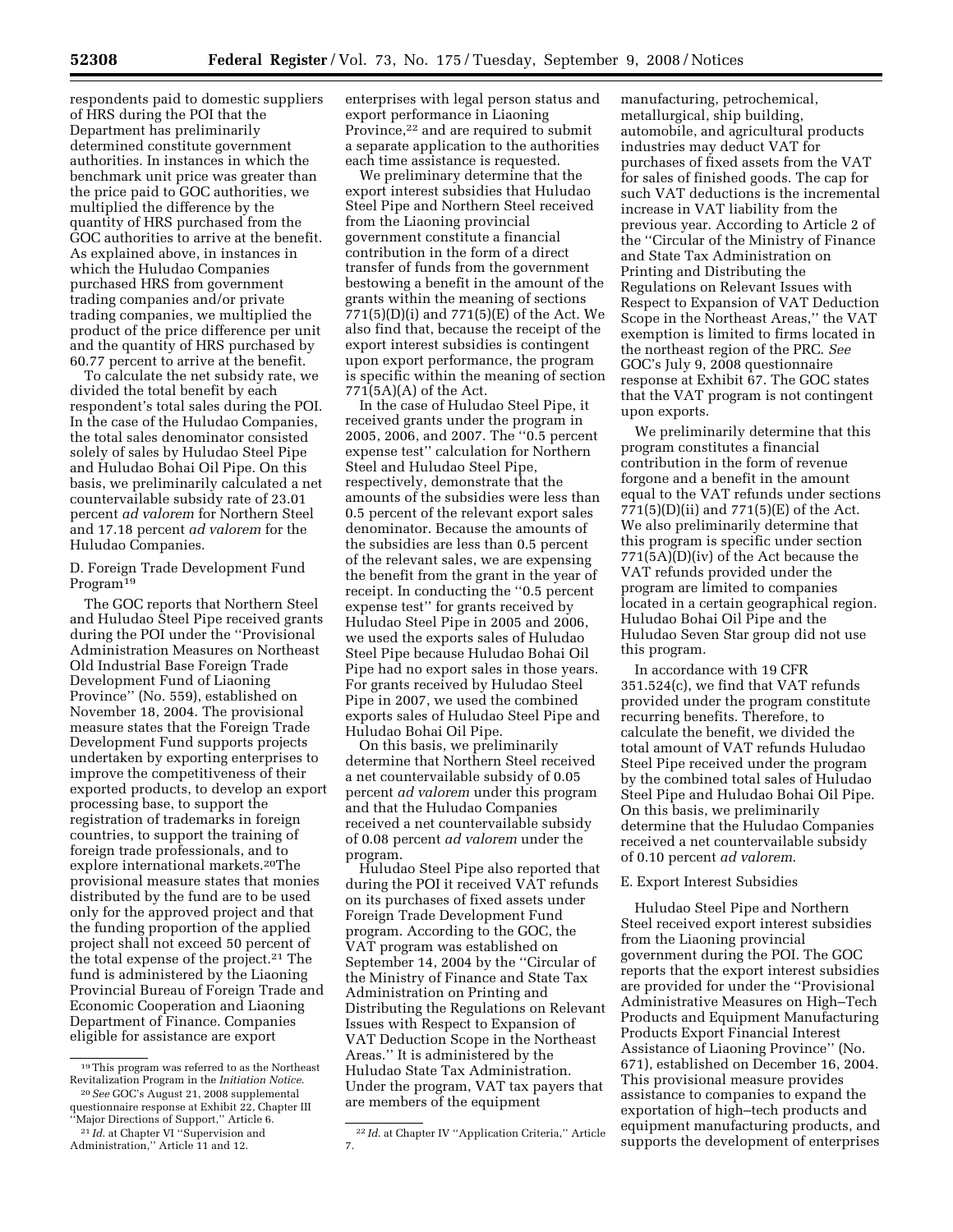located in Liaoning Province.<sup>23</sup> This program is administered by the Liaoning Provincial Bureau of Foreign Trade and Economic Cooperation, Liaoning Department of Finance, and the Economic Commission of Liaoning Province.

The interest assistance provided to exporting enterprises is to be used to pay interest on bank loans.24 The provisional measure states that the Liaoning Department of Finance determines the interest assistance amount in accordance with the short– term loan benchmark interest rate of commercial banks, the term of the enterprise's short–term loans, and the shortterm loan amounts.25 Specifically, Article 5 of the provisional measure refers to ''export loans,'' which means ''short–term loans obtained by enterprises that produc{e} high–tech products and equipment manufacturing products in {the} province from banks and non–bank financial institutions due to the shortage of necessary funds for production and operation between products export declaration and receipt of payment.''26

The GOC states that to be eligible for interest assistance a legally registered enterprise must have an annual exportation value above \$1,000,000, have exported products that fall in the scope of the ''China High–Tech Product Export Catalog'' or the scope of equipment manufacturing products, and have short–term loans provided during the period from the products' export declaration to receipt of payment.27

To receive interest assistance, eligible companies must submit a separate application each year assistance is requested accompanied with export contracts, export declaration forms, a description of the exported product, and bank loan contracts.28 Northern Steel reported that it was eligible for the export interest subsidies because the company's total export sales in 2006 was greater than \$15,000,000,29 the company's loan interest rate was higher than the basic loan interest rate of the People's Bank of China,30 and the company exported high–technology products.31 Huludao Steel Pipe reported

- 27 *Id*. at 51 and Exhibit D-25, Article 12.
- 28 *Id*. at 50-51 and Exhibit D-25, Article 13.
- 29*See* Northern Steel's July 14, 2008
- questionnaire response at 11.
- 30*See* Northern Steel's July 14, 2008

questionnaire response at Attachment 8 and August 6, 2008 questionnaire response at 36.

31*See* Northern Steel's August 26, 2008 questionnaire response at 5.

that it was eligible for export interest subsidies because it belonged to the equipment manufacturing industry and made export sales from Liaoning Province.

We preliminary determine that the export interest subsidies that Huludao Steel Pipe and Northern Steel received from the Liaoning provincial government constitute a financial contribution in the form of a direct transfer of funds from the government bestowing a benefit in the amount of the grants within the meaning of sections 771(5)(D)(i) and 771(5)(E) of the Act. We also find that, because the receipt of the export interest subsidies is contingent upon export performance, the program is specific within the meaning of section 771(5A)(A) of the Act.

Because neither Huludao Steel Pipe nor Northern Steel receive export interest subsidies on an on–going basis and must submit a separate application for consideration of the assistance, we are treating the export interest subsidies as a non–recurring grant. In accordance with 19 CFR 351.524(b)(2), we applied the ''0.5 percent expense test.'' The calculation demonstrates that the total amount of export interest subsidies approved during the POI is less than 0.5 percent of Northern Steel's 2007 total export sales. In the case of Huludao Steel Pipe, the calculation demonstrates that the total amount of export interest subsidies approved in 2006, the year of approval/receipt, was less than 0.5 percent. Because the amount of subsidies is less than 0.5 percent of the relevant sales, we are expensing the benefit from the export interest subsidies in the year of receipt rather than allocating the benefits over the AUL period.

On this basis, we preliminarily determine that Northern Steel received a net countervailable subsidy of 0.43 *ad valorem* under this program. Regarding the Huludao Companies, we preliminarily determine that the grant received under the program was fully expensed prior to the POI.

#### F. Export Loans

In its response to questions regarding this program and submission of its short–term loan data, Northern Steel reported conflicting information on the loans outstanding during the POI. Specifically, Northern Steel reported that none of its outstanding loans were export loans. However, as discussed above in the ''Export Interest Subsidies'' section, to be eligible to receive the export interest subsidies a company must have export loans outstanding, specifically postshipment export financing. Thus, we preliminarily

determine that the record lacks the necessary information needed to identify which loans, provided by a government bank, are the export loans against which the export interest subsidy was calculated. As a result, we are resorting to the use of AFA within the meaning of section 776(b) of the Act. Therefore, as AFA, we preliminarily find all of Northern Steel's short–term loans outstanding in the POI, against which the company paid interest, to be export loans. For the Huludao Companies, we have evidence on the record that they had outstanding during the POI two short–term export loans provided by a government bank. Therefore, as AFA, we preliminarily find that these two export loans were used by the Huludao Companies for the receipt of the export interest subsidies. We will continue to seek information from Northern Steel and the Huludao Companies regarding export–contingent loans the companies received from government banks.

Pursuant to section 771(5A)(A) of the Act, we preliminarily determine that the export loans received by the respondents are specific because receipt of the financing is contingent upon exporting. We also preliminarily determine that the export financing constitutes a financial contribution in the form of a loan within the meaning of section 771(5)(D)(i) of the Act and confers a benefit within the meaning of section 771(5)(E)(ii) of the Act. We note that the Department's finding in this regard is consistent with the Department's current practice. *See e.g.*, CFS from Korea Decision Memorandum at ''Export and Import Credit Financing from KEXIM,'' where the Department found that export loans issued by government–owned banks like the Korea Export Import Bank (KEXIM) constituted countervailable export subsidies.

To calculate the benefit under this program, we compared the amount of interest paid against the export loans to the amount of interest that would have been paid on a comparable commercial loan. As our benchmark, we used the short–term interest rates discussed above in the ''Subsidies Valuation Information'' section. To calculate the net countervailable subsidy rate, we divided the benefit received by each company's respective export sales value for 2007. On this basis, we preliminarily determine the net countervailable subsidy rate for the Huludao Companies to be 0.02 percent *ad valorem* and for Northern Steel to be 1.54 percent *ad valorem*.

<sup>23</sup> *Id*. at 48 and Exhibit D-25.

<sup>24</sup> *Id*. at Exhibit D-25, Article 20.

<sup>25</sup> *Id*. at Exhibit D-25, Article 18.

<sup>26</sup> *Id*. at Exhibit D-25,Article 5.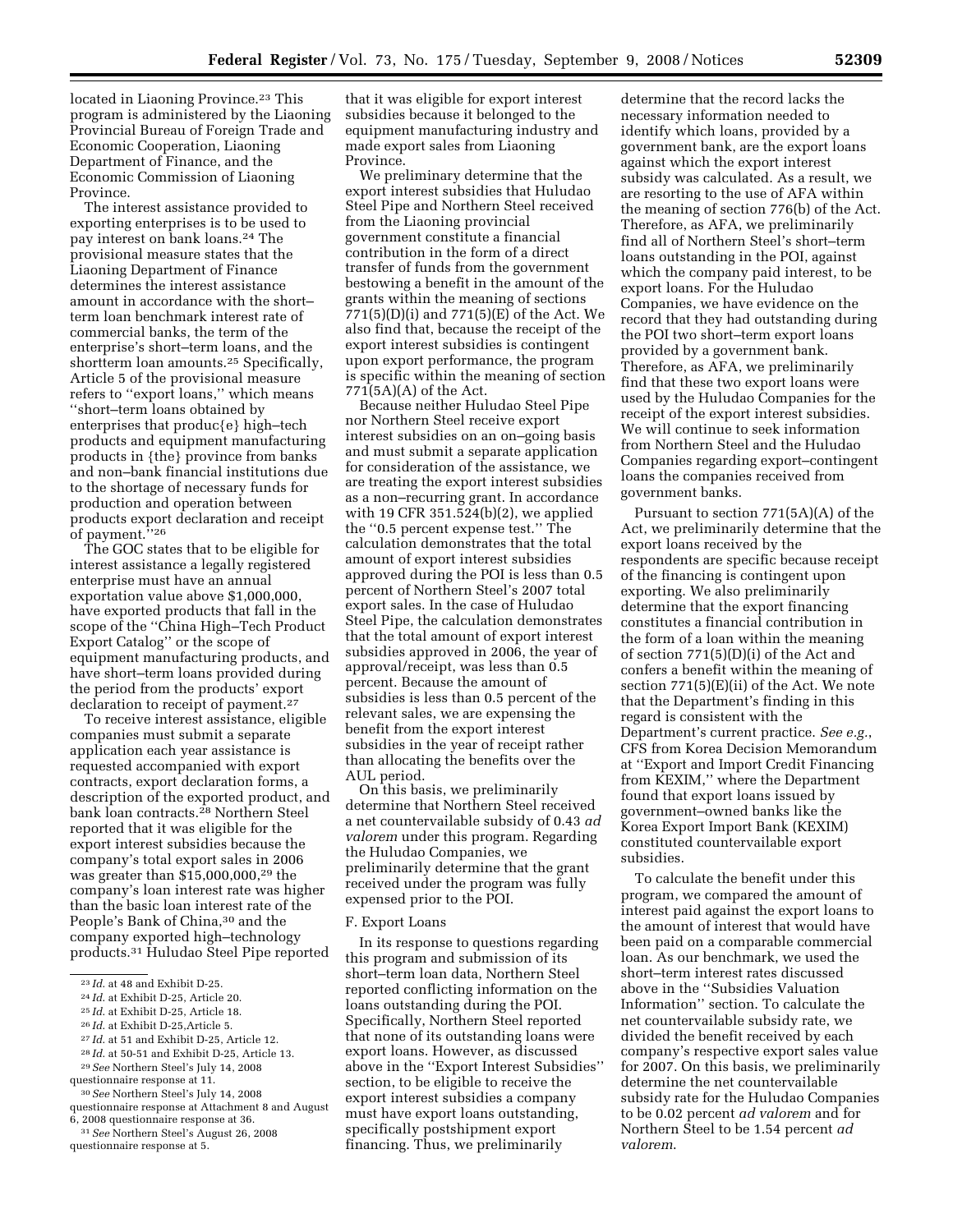# G. Liaoning Province Grants - Five Points One Line Program

The Huludao Companies report that Huludao Steel Pipe and Huludao Bohai Oil Pipe received grants in the form of loan interest subsidies in 2006 and 2007 under the Five Points One Line Program. The Huludao Companies also report that Huludao Bohai Oil Pipe received certain fee exemptions during the POI under the program. The program was introduced on January 21, 2006 by the Liaoning Provincial Government pursuant to the ''Opinion of Liaoning Province Encouraging the Expansion of Opening–Up in Coastal Key Developing Areas.'' Interest subsidies provided under the program are administered by the Liaoning Development and Reform Commission and the Liaoning Finance Bureau. Fee exemptions provided under the program are administered by the Huludao Beigang Industrial Park, Industry, and Commerce Authority.

The GOC states that the goal of the Five Points One Line Program is to accelerate the development of the coastal economic belt of Liaoning Province. Eligibility under the program is limited to enterprises located within designated industrial zones and other areas within Liaoning Province, as specified under the program.

We preliminary determine that the grants and fees received by Huludao Steel Pipe and Huludao Bohai Oil Pipeunder the program constitute a financial contribution, in the form of a direct transfer of funds from the government, which bestow a benefit equal to the amount of the grants within the meaning of sections  $771(5)(D)(i)$  and  $771(5)$ (E) of the Act. We also find that, because the receipt of grants under the program are limited to enterprises located in certain geographical regions within the Liaoning Province, the program is specific within the meaning of section 771(5A)(D)(iv) of the Act.

Because Huludao Steel Pipe and Huludao Bohai Oil Pipe did not receive grants on an ongoing basis and must submit a separate application to receive additional assistance under this program, we are treating the assistance received under the program as a non– recurring grant. In accordance with 19 CFR 351.524(b)(2), we applied the ''0.5 percent expense test.'' The calculation demonstrates that the grant amounts received by Huludao Steel Pipe and Huludao Bohai Oil Pipe in 2006 and 2007 are less than 0.5 percent of the total sales denominator.32 Because the

amount of the subsidies is less than 0.5 percent of the relevant sales (total sales), we are expensing the benefit from the grants in 2006 and 2007, the years of receipt, rather than allocating the benefits over the AUL period. On this basis, we preliminarily determine that the grants Huludao Steel Pipe and Huludao Bohai Oil Pipe received in 2006 did not benefit the Huludao Companies during the POI. Regarding the grant amount received by Huludao Steel Pipe in 2007, we preliminarily determine the countervailable net subsidy rate to be 0.30 percent *ad valorem*.

In addition, we preliminarily determine that the fee exemptions that Huludao Bohai Oil Pipe received during the POI constitute a financial contribution in the form of revenue forgone under section 771(5)(D)(ii) of the Act and a benefit under section 771(5)(E) of the Act in an amount equal to the fee exemption. We further preliminarily determine that the fee exemptions are specific under section 771(5A)(D)(iv) of the Act because they are limited to enterprises located in certain geographical regions. In accordance with 19 CFR 351.524(c), we find that the fee exemptions are recurring subsidies and, thus, have expensed them to the POI. Specifically, we divided the fee exemptions received during the POI by the combined total sales of Huludao Steel Pipe and Huludao Bohai Oil Pipe. On this basis, we preliminarily determine that the net subsidy rate from the fee exemptions is less than 0.005 percent *ad valorem*.

H. Income Tax Credits on Purchases of Domestically–Produced Equipment by Domestically Owned Companies

Huludao Steel Pipe reported receiving an income tax deduction on the tax return it filed during the POI under the Income Tax Credits on Purchases of Domestically Produced Equipment by Domestically Owned Companies program. According to the GOC, this program was established on July 1, 1999 by the ''Provisional Measures on Enterprise Income Tax Credit for Investment in Domestically Produced Equipment for Technology Renovation Projects.'' The GOC states that under the program a domestically invested company may claim tax credits on the purchase of domestic equipment if the project is compatible with the industrial policies of the GOC. Tax credit up to 40 percent of the purchase price of the domestic equipment may apply to the incremental increase in tax liability

"0.5 percent expense test," we used the 2006 total sales of Huludao Steel Pipe.

from the previous year. The GOC further states that pursuant to the ''Circular on Relevant Issues with Respect to Ceasing Implementing of Income Tax Credit to Purchase of Domestically Produced Equipment by Enterprises,'' the program was terminated effective January 1, 2008.

We preliminarily determine that the income tax deductions provided under the program constitute a financial contribution, in the form of revenue forgone, and a benefit, in an amount equal to the tax savings, under sections 771(5)(D)(i) and 771(5)(E) of the Act, respectively. We further find that this program is specific under section 771(5A)(A) of the Act because the receipt of the tax savings is contingent upon the use of domestic over imported goods.

To calculate the benefit, we summed the amount of tax savings the Huludao Steel Pipe received on the tax return it filed during the POI in accordance with 19 CFR 351.509(a)(2)(b). In accordance with 19 CFR 351.509(c), we have allocated benefits received under the program to the POI.

To calculate the net subsidy rate, we divided the benefit by the combined 2007 sales of Huludao Steel Pipe and Huludao Bohai Oil Pipe. On this basis, we calculated a net countervailable subsidy rate of 0.38 percent *ad valorem*  for the Huludao Companies.

We will continue to examine whether the purported termination of this program constitutes a program–wide change under 19 CFR 351.526.

I. Preferential Lending of Policy Loans to State–Owned Enterprises and the Steel Industry by State–Owned and Controlled Banks

In *CWP Final*, the Department discussed its findings regarding the GOC's policy lending. *See* CWP Decision Memorandum at Comment 8. The Department described the various industrial plans that the GOC had established in recent years in which policy goals pertaining to the steel industry are discussed. Regarding the National and Economic and Social Development 11th Five–Year Plan (11th Five–Year Plan), the Department found that while the plan lists specific policy goals relating to the steel industry, it did not provide for financing and credit. Therefore, the Department found that the plan did not provide a basis for finding that policy lending exists for the CWP industry. *Id*.

In the *CWP Final*, the Department also examined the ''Interim Provisions on Promoting Industrial Structure Adjustment'' (ISA). *Id*. Regarding this provision, the Department noted that

<sup>32</sup>We note that Huludao Bohai Oil Pipe did not have any sales in 2006. Therefore, in performing the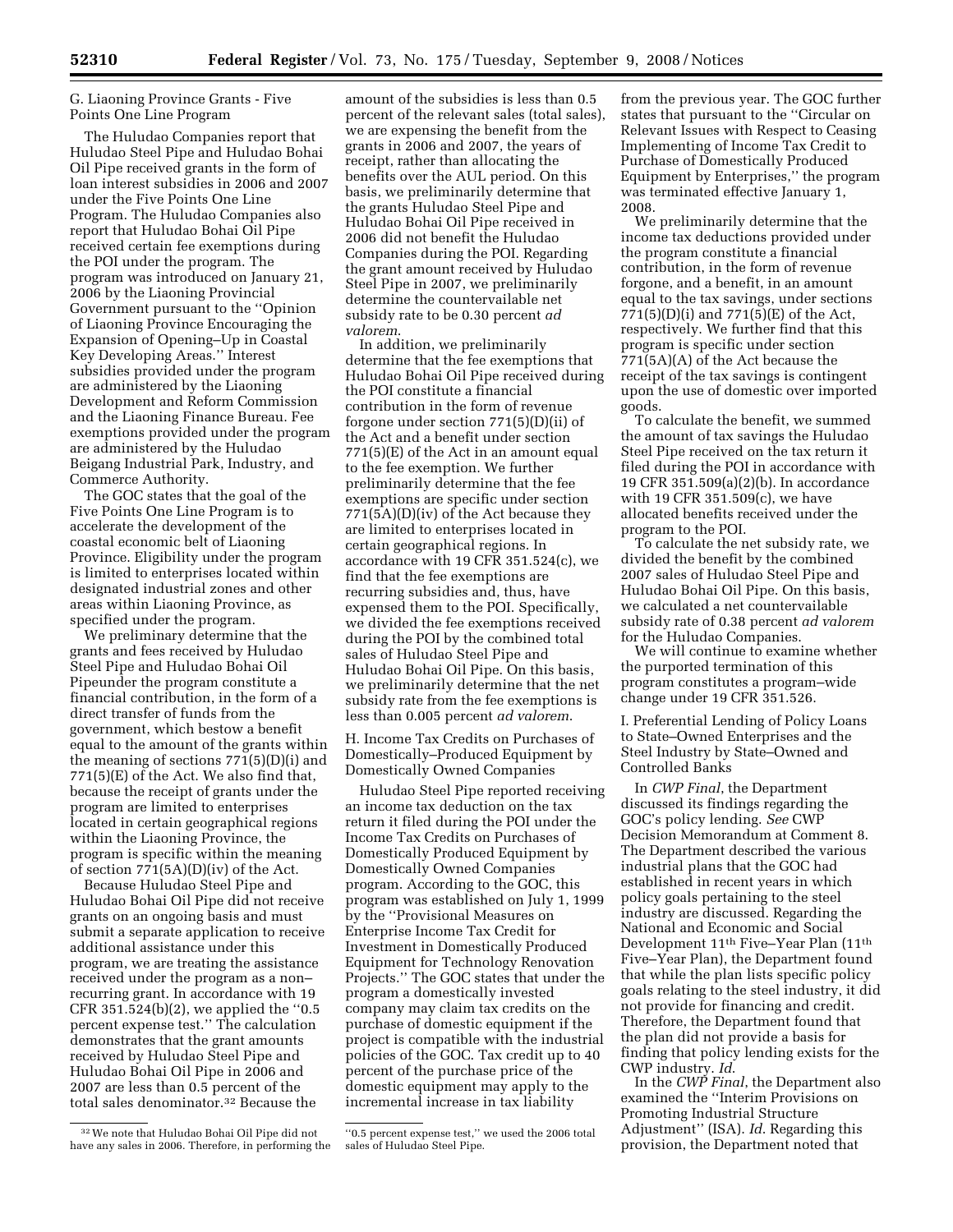Article 17 of the ISA stated that with regard to ''encouraged projects,'' all financial institutions shall provide credit in compliance with credit principals. *Id*. The Department explained that such ''encouraged projects'' covered under the ISA are listed in the ''Directory Catalogue on Readjustment of Industrial Structure'' (Directory Catalogue). *Id*. The Department further explained that though pipe products were listed under the Directory Catalogue, the ISA did not identify any specific financing tools that are provided to ''encouraged industries'' and, thus, the Department determined that no preferential lending was received pursuant to the ISA or the Directory Catalogue. *Id*.

Because the information on the record of the CWP investigation is similar to the information on the record of the instant investigation, we have, for purposes of the preliminary determination, reached the same conclusion as those made by the Department in *CWP Final* as it pertains to the industrial plans discussed above.

In addition, the Department examined the ''Council Circular on Printing Circulating Certain Supporting Policies for Implementation of the Outline of Medium and Long–Term Plan for National Scientific and Technological Development'' (Technology Development Plan). In *CWP Final*, the Department found that the Technology Development Plan explicitly provides for policy lending to high technology enterprises. *Id*. In particular, the Department found that Article 15 of the Technology Development Plan states that the China Development Bank and the Export–Import Bank of China may provide soft loans to high and new technology enterprises for taking part in project investment, and provide financial support to export and import key technologies. *Id*. Also, the Department found that Article 16: (1) instructs commercial banks to lend to high–tech projects ''in accordance with national investment policy and credit policy;'' and (2) further encourages the nominally ''commercial banks'' to ''prioritize'' loans to support the exportation of the products of high technology enterprises.

For purposes of this preliminary determination, we find that there is no information indicating that Northern Steel and the Huludao Companies received any loans outstanding during the POI that were issued pursuant to the Technology Development Plan. We will continue to examine whether respondents received any such loans under this GOC plan.

In *CWP Final*, the Department also examined the ''Development Policies for the Iron and Steel Industry Plan'' (Iron and Steel Policy). *Id*. The Department explained that as an initial matter, it was unable to definitively determine what was meant by the GOC's use of the term ''major iron and steel projects'' as specified under the Iron and Steel Policy. *Id*. In an attempt to define the term, the GOC provided a copy of a page from a 2006 metal products industry publication to demonstrate that the term ''metal products'' relates exclusively to "steel wire products" and not steel products writ large. *Id*. However, the Department concluded that the metal industry publication did not provide sufficient proof to demonstrate that pipe products were not covered by the Iron and Steel Policy.

Notwithstanding the lack of definitive evidence that the Iron and Steel Policy was limited to steel wire products, the Department found in *CWP Final* that the policy includes only one reference to using loans to support particular producers or activities. Specifically, in *CWP Final*, the Department noted that Article 16 of the Iron and Steel Policy states:

For a major iron and steel product that is based on home–made equipment as newly developed, that state shall grant policy supports in such aspects as taxation, discounted interest rates, and scientific research funds.

*See* CWP Decision Memorandum at Comment 8.

In *CWP Final*, the Department found that none of the respondents received loans for ''home–made'' (*e.g.*, domestically produced equipment) that were outstanding during the POI. Id. Therefore, in *CWP Final*, the Department concluded that producers of CWP did not receive loans during the POI under the Iron and Steel Policy. *Id*.

In the instant investigation, the GOC has made similar claims regarding the scope of the Iron and Steel Policy. In particular, the GOC has placed the same page from the 2006 metal publication discussed above in support of its contention that the scope of the Iron and Steel Policy is limited to steel wire products. *See* Exhibit D–8 of the GOC's August 21, 2008 supplemental questionnaire response. The GOC further claims in the response that the term ''discounted interest rates,'' cited by the Department in *CWP Final* as part of Article 16 of the Iron and Steel Policy, constitutes an inaccurate translation. In the instant investigation, the GOC claims that the phrase involving loans in Article 16 of the Iron and Steel Policy, in fact, refers to the

provision of lump sum interest subsidy payments by the GOC and not to the provision of loans with discounted interest rates. On this basis, the GOC claims that the Department cannot rely on Article 16 as the basis for finding that the Iron and Steel Policy provides preferential lending to steel producers, including producers of line pipe.

As in *CWP Final*, we continue to find that the information from the 2006 metal publication does not provide sufficient information to enable to the Department to definitively conclude that line pipe products are not considered ''major iron and steel proudcts'' covered by the Iron and Steel Policy. Regarding the GOC's claims concerning the translation of Article 16 of the policy, we note that the English translation of Article 16 submitted by the GOC continues to make reference to ''discounted loans.'' *See* GOC's August 21, 2008 questionnaire response at Exhibit D–12. Therefore, for purposes of the preliminary determination, we find that line pipe products are covered under the scope of the Iron and Steel Policy.

Given that Article 16 of the Iron and Steel Policy states that the GOC ''*shall*  grant policy supports in such aspects as . . . discounted loans,'' we asked Northern Steel and the Huludao Companies to indicate whether any of their loans outstanding during the POI were issued for the purpose of acquiring or paying for domestically produced equipment. In its August 6, 2008 questionnaire response, Northern Steel indicates that none of its loans outstanding during the POI were received for the purpose of acquiring or purchasing domestic equipment. Concerning the Huludao Companies, in their August 28, 2008 questionnaire response, they indicated that none of the loans issued to the Huludao Seven Star Group and Huludao Steel Pipe that were outstanding during the POI were for the purpose of acquiring domestically produced equipment. However, in the case of Huludao Bohai Oil Pipe, information submitted by the Huludao Companies indicates that the nature of all of the loans the company had outstanding during the POI from GOC–owned banks could have involved the acquisition of domestically equipment. *See* the Huludao Companies' August 28, 2008 questionnaire response.33

Based on the information supplied by respondents, we preliminarily determine that Northern Steel, the

<sup>33</sup>The exact nature of the loans Huludao Bohai Oil Pipe had outstanding during the POI are business proprietary.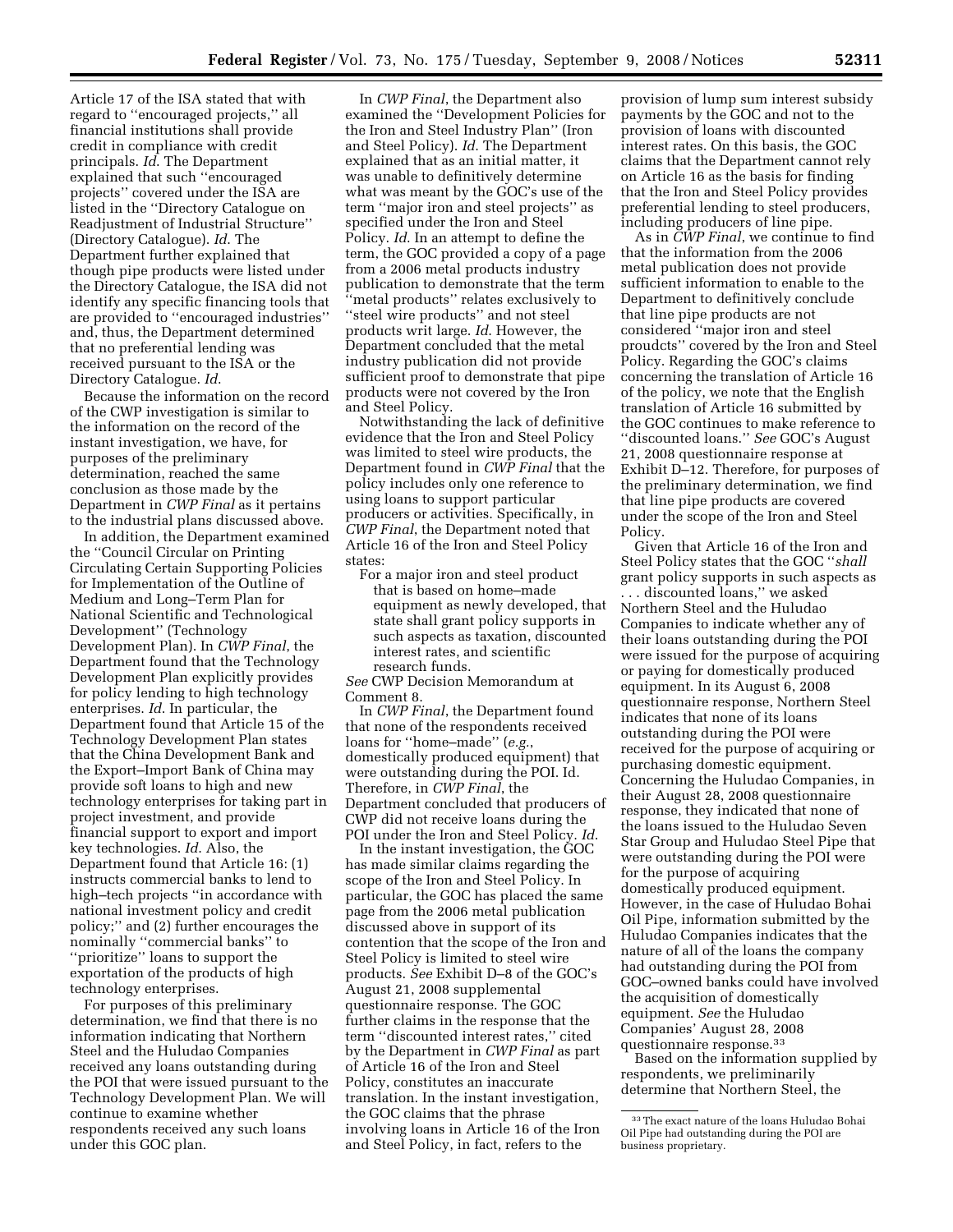Huludao Seven Star Group, and Huludao Steel Pipe did not have any loans received for the purpose of acquiring domestically produced equipment that were outstanding during the POI. However, based on the information supplied by the Huludao Companies, we preliminarily determine that there is a sufficient basis to determine that Huludao Bohai Oil Pipe had loans outstanding during the POI that would be covered under Article 16 of the Iron and Steel Policy.

Based on the information in Article 16 of the Iron and Steel Policy (*e.g.*, that the ''state *shall* grant policy supports in such aspects as . . . discounted interest rates'' for projects based on domestically produced equipment), we preliminarily determine that the loans Huludao Bohai Oil Pipe received from GOC–owned banks during the POI constitute a financial contribution under section 771(5)(D)(i) of the Act. We further preliminarily determine that the loans in question confer a benefit under section 771(5)(E)(ii) of the Act to the extent that the interest payments made on the government loans during the POI are less than what would have been paid on a comparable commercial loan. In addition, we preliminarily determine that the loans Huludao Bohai Oil Pipe had outstanding during the POI from GOC–owned banks are specific under the statute because financing provided under Article 16 of the Iron and Steel Policy is limited to major iron and steel products, which for purposes of this determination we find includes line pipe.

To calculate the benefit under this program, we compared the amount of interest paid against the loans provided under the program to the amount of interest that would have been paid on a comparable commercial loan. As our benchmark, we used the short–term and long–term benchmark interest rates discussed above in the ''Subsidies Valuation Information'' section.

To calculate the net countervailable subsidy rate, we divided the benefit received by Huludao Bohai Oil Pipe by the total sales of Huludao Steel Pipe and Huludao Bohai Oil Pipe during the POI. On this basis, we preliminarily determine the net countervailable subsidy rate for the Huludao Companies to be 0.15 percent *ad valorem*.

## **II. Programs Preliminarily Determined Not To Confer Benefits During the POI**

A. Additional Grants Received by the Huludao Companies

In the Department's May 19, 2008 initial questionnaire response, the Department instructed respondents to

indicate whether the GOC or any other local or provincial government provided them with any other form of assistance. In its July 9, 2008 initial questionnaire response, Huludao Steel Pipe reported that it received no other forms of assistance apart from the assistance indicated in its initial response. However, in response to the Department's request in its July 30, 2008 supplemental questionnaire for Huludao Steel Pipe to break out its capital account, the company indicated that it received three additional grants from certain provincial and municipal institutions.34 Specifically, Huludao Steel Pipe reported that it received grants in 2005 and 2006. The GOC did not provide any information concerning these three grants in its August 21, 2008 supplemental questionnaire response.

Because the assistance reported by Huludao Steel Pipe was provided in the form of grants, we have applied the ''0.5 percent expense test'' described in 19 CFR 351.524(b)(2). If the amount of subsidies is less than 0.5 percent of the relevant sales, then the benefits are allocated to the year of receipt rather than allocated over the AUL period. However, Huludao Steel Pipe did not provide any information regarding the amount of subsidies approved or the dates on which the relevant government authority approved the subsidies. Lacking this information, we have performed the ''0.5 percent expense test'' using the amount of grants actually received and their corresponding dates of receipt. Further, because we lack information from the GOC concerning the eligibility requirements of the government programs under which the grants were provided, we are not able to discern the corresponding sales denominator that should be used in the denominator of the ''0.5 percent expense test.'' Therefore, in accordance with section 776(a) of the Act, because the necessary information is not available on the record, we have used the facts otherwise available in conducting the ''0.5 percent expense test.'' Specifically, we have used the smallest available sales denominators for the Huludao Companies for the years in which the grants were received. Specifically, we used the total export sales of Huludao Steel Pipe as the denominator of the ''0.5 percent expense test'' for years 2005 and 2006.35 The calculation demonstrates that the grant amounts were less than 0.5

percent of their relevant sales denominators. Because the amount of the grants is less than 0.5 percent of the relevant sales, we have expensed the benefits from the grants to the year of receipt. On this basis, we preliminarily determine that, regardless of whether the grants were received under a countervailable subsidy program, any such benefits are not attributable to the POI.

#### B. No–Payment Loans

In 1996, Huludao Steel Pipe received two loans from government institutions located in Liaoning Province.36 In its July 9, 2008 initial questionnaire response, Huludao Steel Pipe reported that had not paid any interest on either of the two the loans since their receipt in 1996. In addition, Huludao reported it had not made any principal payments on one of the loans and only sporadic principal payments on the other loan. Huludao Steel Pipe further reported that no loan agreements or contracts were signed between the company and the government institutions at the time of receipt of the loans. Information supplied by Huludao Steel Pipe indicates that there have been no agreements or contracts signed between the company and government since receipt of the loans.

As explained above, we are using the date of December 11, 2001, the date on which the PRC became a member of the WTO, as the date from which the Department will identify and measure subsidies in the PRC for purposes of this preliminary determination. Because these loans were received prior to the December 11, 2001 ''cut–off'' date, we preliminarily determine that the loans did not confer benefits upon Huludao Steel Pipe during the POI.

## **III. Programs For Which Additional Information Is Required**

Liaoning Province Grant: Liaoning Enterprise Technology Renovation Project Interest Assistance

Huludao Steel Pipe and Huludao Bohai Oil Pipe received grants from the Government of Liaoning Province under the Liaoning Enterprise Technology Renovation Project Interest Assistance program. The grant received by Huludao Steel Pipe was approved in 2005 and disbursed in 2006 and 2007. Huludao Bohai Oil Pipe's grant was approved and received in 2006. The GOC reports that grants under the program are provided for under the ''Liaoning Administrative Measures on Enterprise Technology Renovation Loan Interest

<sup>34</sup>The identity of the government institutions and the details concerning the grant amounts are business proprietary. *See* Huludao's August 18, <sup>35</sup> Huludao Bohai Oil Pipe did not report any sales in 2005 or 2006.

<sup>36</sup>The names of the government institutions are business proprietary.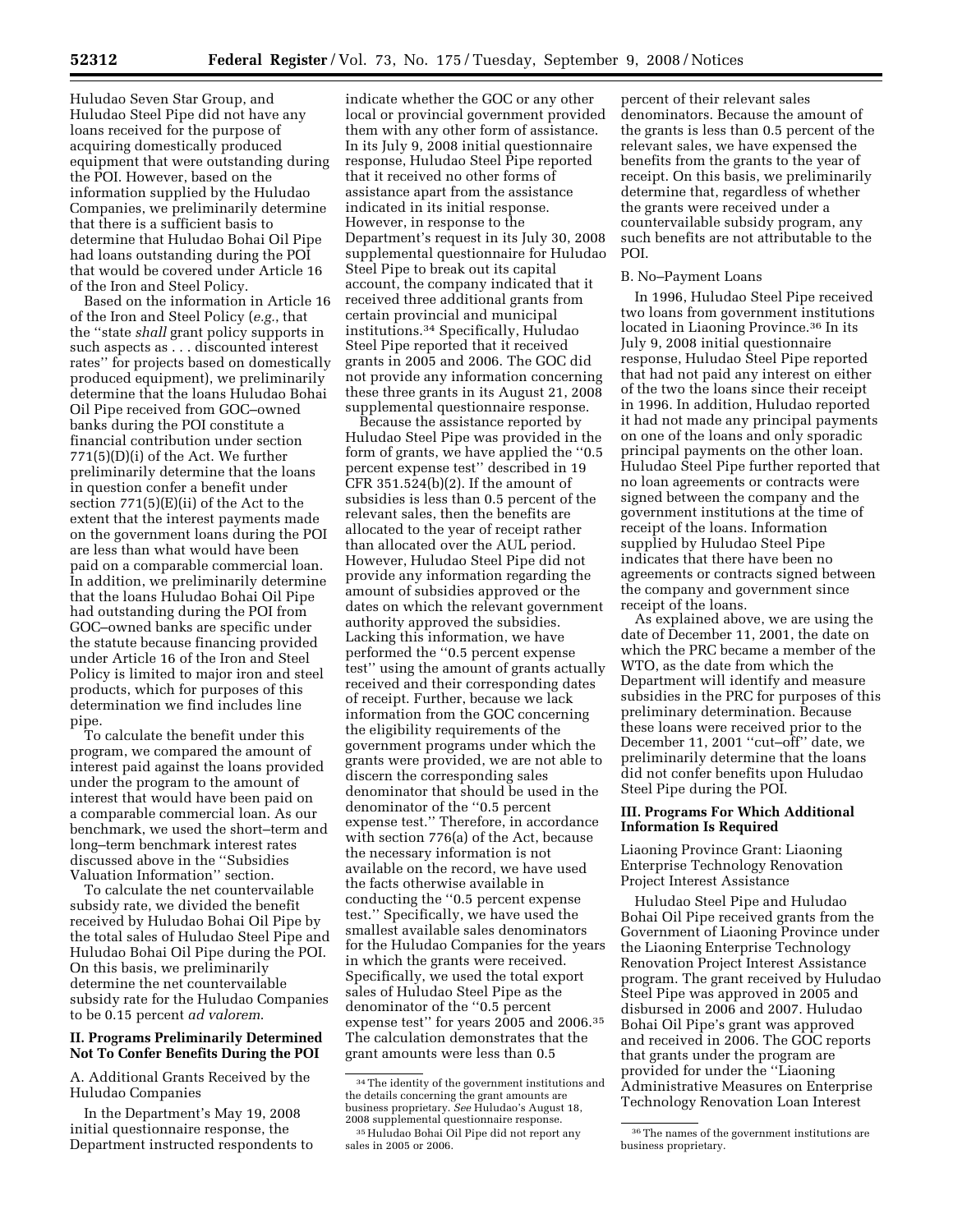Subsidy Fund,'' which was enacted on December 22, 2005. The program is designed to assist in technology upgrades by providing grants to cover interest expenses companies incur in financing technology renovation projects. The program is administered by the Economic Commission and Financial Departments of the Government of Liaoning Province.

According to the GOC, in order to be eligible to receive assistance under the program, firms must be located in Liaoning Province and engage in technology renovation projects that pertain to the production of raw materials and equipment or involve the following industries: chemical, textiles, pharmaceutical, information technology, and agricultural processing industries. The GOC states that this program is not contingent upon export performance.

Huludao Steel Pipe and Huludao Bohai Oil Pipe did not receive grants on an ongoing basis and submitted separate applications for consideration of the assistance they received, thus we are treating the assistance received under the Liaoning Enterprise Technology Renovation Project Interest Assistance program as non–recurring grants.

We preliminarily determine that grants provided under the program constitute a financial contribution, in the form of a direct transfer of funds, and a benefit, in an amount equal to the grants received, under sections 771(5)(D)(i) and 771(5)(E) of the Act, respectively. Regarding specificity, at this time, we lack sufficient information to determine whether this program is specific under section 771(5A)(A) of the Act.

However, for purposes of the preliminarily determination, we find that regardless of whether the program is found to be countervailable, the grants received to Huludao Steel Pipe and Huludao Bohai Oil Pipe in 2006 are not attributable to the POI due to the fact that the approval amounts of the grants were less than 0.5 percent of their relevant sales denominator in the year of approval.37 Therefore, in accordance with 19 CFR 351.525(b)(2), we have expensed the grants provided under the program to their respective years of receipt rather than allocating the benefits over the AUL period. As a result, we preliminarily determine that the grants received by Huludao Steel Pipe and Huludao Bohai Oil Pipe in

2006 were fully expensed prior to the POI.

Regarding the grant amounts disbursed to Huludao Steel Pipe, as explained above, we lack sufficient specificity information for this program at this time. Therefore, we will seek additional specificity information regarding this program in order to allow the Department to make a subsidy determination with respect to grant amounts disbursed to Huludao Steel Pipe during the POI.

## **IV. Programs Preliminarily Determined To Be Not Countervailable**

A. Provision of Electricity for Less Than Adequate Remuneration

According to the GOC, electricity in the PRC is produced by numerous power plants and is transmitted for local distribution to virtually all end users by two state–owned transmission companies, the State Grid and China South Power Grid. The State Grid is responsible for transmitting electricity to Liaoning Province. Generally, prices for uploading electricity to the power grid and transmitting it are regulated by the GOC, as are the final sales prices. The following measures set forth the basic rules for determining electricity prices: ''Circular on Implementation Measures Regarding Reform of Electricity Prices'' (FAGAIJIAGE {2005} No. 514, National Development and Reform Commission), ''Provisional Administrative Measures on Prices for Transmission of Electricity,'' and ''Provisional Administrative Measures on Prices for Sales of Electricity'' (which states at Article 29 ''Government departments in charge of pricing at various levels shall be responsible for the administration and supervision of electricity sales prices.'').38 The GOC reports that all areas of Liaoning Province are subject to the same electricity price schedule.39

Electricity consumers are divided into broad categories including residential, commercial, large–scale industry, and agriculture. The rates charged by the utilities vary across customer categories and within customer categories based on the amount of electricity consumed. The Huludao Companies and Northern Steel are subject to the standard electricity price for largescale industries in Liaoning Province. Within the industrial categories, there are different rates set based on the level of kilowatt consumption. For certain industrial

users, the rates are specifically broken out and these industries receive special, discounted rates. Based on our review of the rate schedules submitted for Liaoning Province, specific discounted rates are not provided to line pipe producers.

Northern Steel provided to the Department a chart of its electricity rates and payments for the POI. The company explained that its electricity rate is equal to the basic rate and actual costs. Based on the information reported by Northern Steel, the electricity rates paid by the company during the POI were higher than the large–scale industries rate listed in the Liaoning Province electricity price schedule.

The Huludao Companies reported that their electricity rates are equal to three rates: offpeak, basic, and peak. Based on the information reported by the Huludao Companies, the electricity rates paid by Huludao Steel Pipe and Huludao Bohai Oil Pipe were equal to the rate schedule applicable to the rate charged to large–scale industries in the Liaoning Province.

Based on the record evidence, we preliminarily determine that the provision of electricity to large–scale industries in Liaoning Province is neither *de jure* nor *de facto* specific because all such industries pay the same rate for their electricity, including the line pipe producers we examined. However, we will continue to examine at verification the electricity rates paid by the respondents during the POI.

#### B. VAT Export Rebates

According to the GOC, the ''exemption, deduction, and refund'' of VAT applies if a manufacturer exports its self–produced goods by itself or via a trading company. *See* Article 1 of the ''Circular on Further Promotion of Methodology of Exemption, Deduction, and Refund' of Tax for Exported Goods'' (CAISHUI (2002) No. 7) at Exhibit 48 of the GOC's July 9, 2008 questionnaire response. Under the VAT refund system, when a producer/exporter purchases inputs (*e.g.*, raw materials, components, fuel, and power), it pays a VAT based on the purchase price of the inputs. The GOC reported that VAT rates paid by line pipe producers/ exporters for inputs are as follows: raw materials (*e.g.*, hot–rolled steel strip) and electricity at a rate of 17 percent; fuel at 13 percent; and water at 6 percent.40 Once the producer/exporter exports subject merchandise, a VAT payment and tax exemption form is prepared and filed with the relevant tax

<sup>37</sup>Huludao Bohai Oil Pipe did not have any sales in 2006. Therefore, in conducting the ''0.5 percent expense test'' under 19 CFR 351.524(c), we used the 2005 total sales of Huludao Steel Pipe.

<sup>38</sup>*See* GOC's July 9, 2008 questionnaire response at Exhibit 60.

<sup>39</sup>The electricity price schedule was submitted at exhibit D-17 of the GOC's August 21, 2008 questionnaire response.

<sup>40</sup>*See* GOC's July 9, 2008 questionnaire response at 89.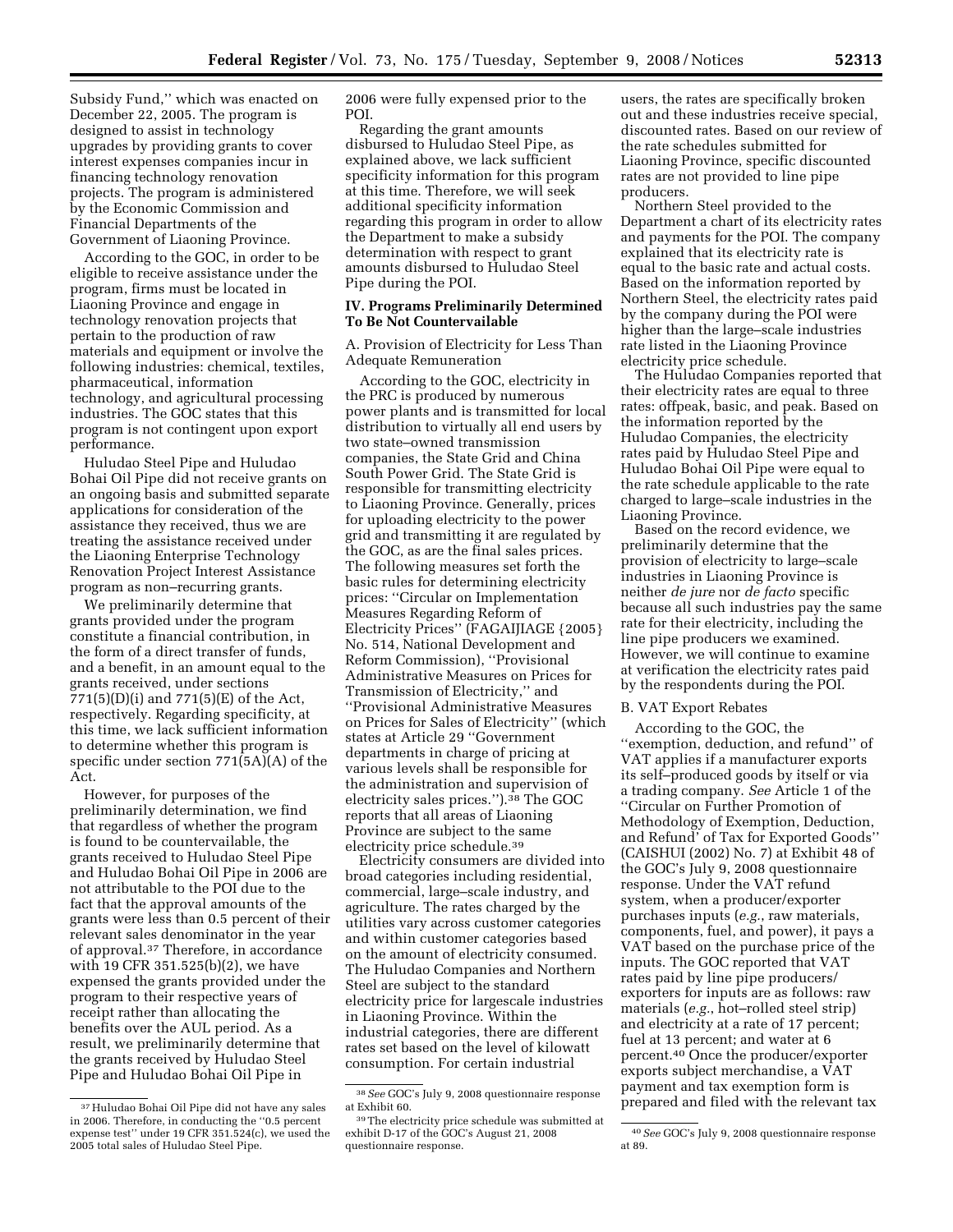authority. Line pipe exporters receive a VAT refund of 13 percent of the export price.41

The Department's regulations state that in the case of an exemption upon export of indirect taxes, a benefit exists only to the extent that the Department determines that the amount exempted ''exceeds the amount levied with respect to the production and distribution of like products when sold for domestic consumption.'' *See* 19 CFR 351.517(a) and 351.102 (for a definition of ''indirect tax). Information in the respondents' responses show that the Huludao Companies and Northern Steel paid the VAT on their inputs and applied for and received a VAT refund on their export sales.

To determine whether a benefit was provided under this program, we analyzed whether the amount of VAT exempted during the POI exceeded the amount levied with respect to the production and distribution of like products when sold for domestic consumption. Because the VAT rate levied on line pipe in the domestic market (*i.e.*, 17 percent) exceeded the amount of VAT exempted upon the export of line pipe (*i.e.*, 13 percent), we preliminarily determine that, for the purposes of this investigation, the VAT refund received upon export of line pipe by the respondents does not confer a countervailable benefit. We note our finding in this regard is consistent with the Department's practice. *See e.g.*, Tires Decision Memorandum at ''VAT Export Rebates'' section.

# **V. Programs Preliminarily Determined To Be Not Used**

We preliminarily determine that the Huludao Companies and Northern Steel did not apply for or receive benefits during the POI under the programs listed below:

- A. Preferential Loans
	- 1. Preferential Loans for Key Projects and Technologies

B. Debt–to-Equity Swaps for State– Owned Enterprises

- C. Tax Benefit Programs
	- 1. Income Tax Reduction for Export– Oriented FIEs
	- 2. Income Tax Reductions for FIEs Based on Location
	- 3. Preferential Tax Programs for FIEs that Quality as Technology– Intensive or Knowledge Intensive
	- 4. Preferential Tax Programs for FIEs Recognized as High or New Technology Enterprises
	- 5. Preferential Tax Programs for FIEs

that are Engaged in Research and Development

- 6. Income Tax Reduction for FIEs that Reinvest Profits into Export– Oriented Enterprises
- 7. Local Income Tax Exemption and Reduction Programs for ''Productive'' FIEs
- 8. Income Tax Credits on Purchases of Domestically–Produced Equipment by FIEs
- D. VAT Programs
	- 1. VAT Exemptions for Use of Imported Equipment
- E. Grant Programs
	- 1. Interest Subsidies for Key Projects and Technologies
	- 2. State Key Technologies Renovation Project Fund
	- 3. Central Government's Famous Brands Program
	- 4. Government of Guandong Province Provision of Grants to Companies for Outward Expansion and Export Performance
	- 5. Grants to SOEs Operating at a Loss

F. Provision of Water for Less Than Adequate Remuneration<sup>42</sup>

G. Provincial Programs

- 1. Liaoning Province Framework
- 2. Sub–Central Government Programs
- to Promote Famous Brands
- H. New Subsidies Programs

The Huludao Companies and Northern Steel reported non–use of the following programs. The GOC's response to the new subsidies questionnaire was submitted to the Department on August 29, 2008. We, therefore, will continue to examine these programs.

- 1. Preferential Income Tax Policy for Enterprises in the Northeast Region (Northeast Tax Preference Policy)
- 2. Provisions on Expanding the Qualifications of Fixed Asset Input VAT Deductions in the Northeast Region (Northeast Region VAT Deduction Program)
- 3. Haicheng City Government VAT and Business Tax Incentives
- 4. Debt Forgiveness Provided to Huludao Companies

### **Verification**

In accordance with section 782(i)(1) of the Act, we intend to verify the

information submitted by the Huludao Companies, Northern Steel, and the GOC prior to making our final determination.

# **Suspension of Liquidation**

In accordance with section  $703(d)(1)(A)(i)$  of the Act, we have calculated an individual rate for each producer/exporter of the subject merchandise. We preliminarily determine the total estimated net countervailable subsidy rate to be:

| Producer/Exporter                                                                                                                                                                                                                                                             | Subsidy Rate                |
|-------------------------------------------------------------------------------------------------------------------------------------------------------------------------------------------------------------------------------------------------------------------------------|-----------------------------|
| Liaoning Northern Steel Pipe<br>Co., Ltd.                                                                                                                                                                                                                                     | 31.65 percent<br>ad valorem |
| Huludao Seven–Star Steel<br>Pipe Group Co., Ltd.<br>(Huludao Seven Star<br>Group), Huludao Steel<br>Pipe Industrial Co. Ltd.<br>(Huludao Steel Pipe), and<br>Huludao Bohai Oil Pipe In-<br>dustrial Co. Ltd. (Huludao<br>Bohai Oil Pipe) (collec-<br>tively, the Huludao Com- |                             |
| panies)                                                                                                                                                                                                                                                                       | 18.89 percent<br>ad valorem |
| All Others                                                                                                                                                                                                                                                                    | 25.27 percent<br>ad valorem |

Sections 703(d) and 705(c)(5)(A) of the Act state that for companies not investigated, we will determine an all– others rate by weighting the individual company subsidy rate of each of the companies investigated by each company's exports of the subject merchandise to the United States. However, the all–others rate may not include zero and *de minimis* net subsidy rates, or any rates based solely on the facts available.

Notwithstanding the language of section  $705(c)(1)(B)(i)(I)$  of the Act, we have not calculated the all–others rate by weight averaging the rates of the Huludao Companies and Northern Steel because doing so risks disclosure of proprietary information. Therefore, for the all–others rate, we have calculated a simple average of the two responding firms' rates.

In accordance with sections 703(d) (1) (B) and (2) of the Act, we are directing U.S. Customs and Border Protection (CBP) to suspend liquidation of all entries of the subject merchandise from the PRC that are entered or withdrawn from warehouse, for consumption on or after the date of the publication of this notice in the **Federal Register**, and to require a cash deposit or bond for such entries of the merchandise in the amounts indicated above.

<sup>41</sup> *Id*. at 88.

<sup>42</sup>The Huludao Companies and Northern Steel obtain water directly from their own ground wells. The GOC and Northern Steel reported that the company paid water resource fees to the Haicheng Water Resources Bureau during the POI. The GOC reported that the Huludao Companies did not pay any water fees. (*See* GOC's August 21, 2008 questionnaire response at 33.) We will further examine the payment of water fees at verification.